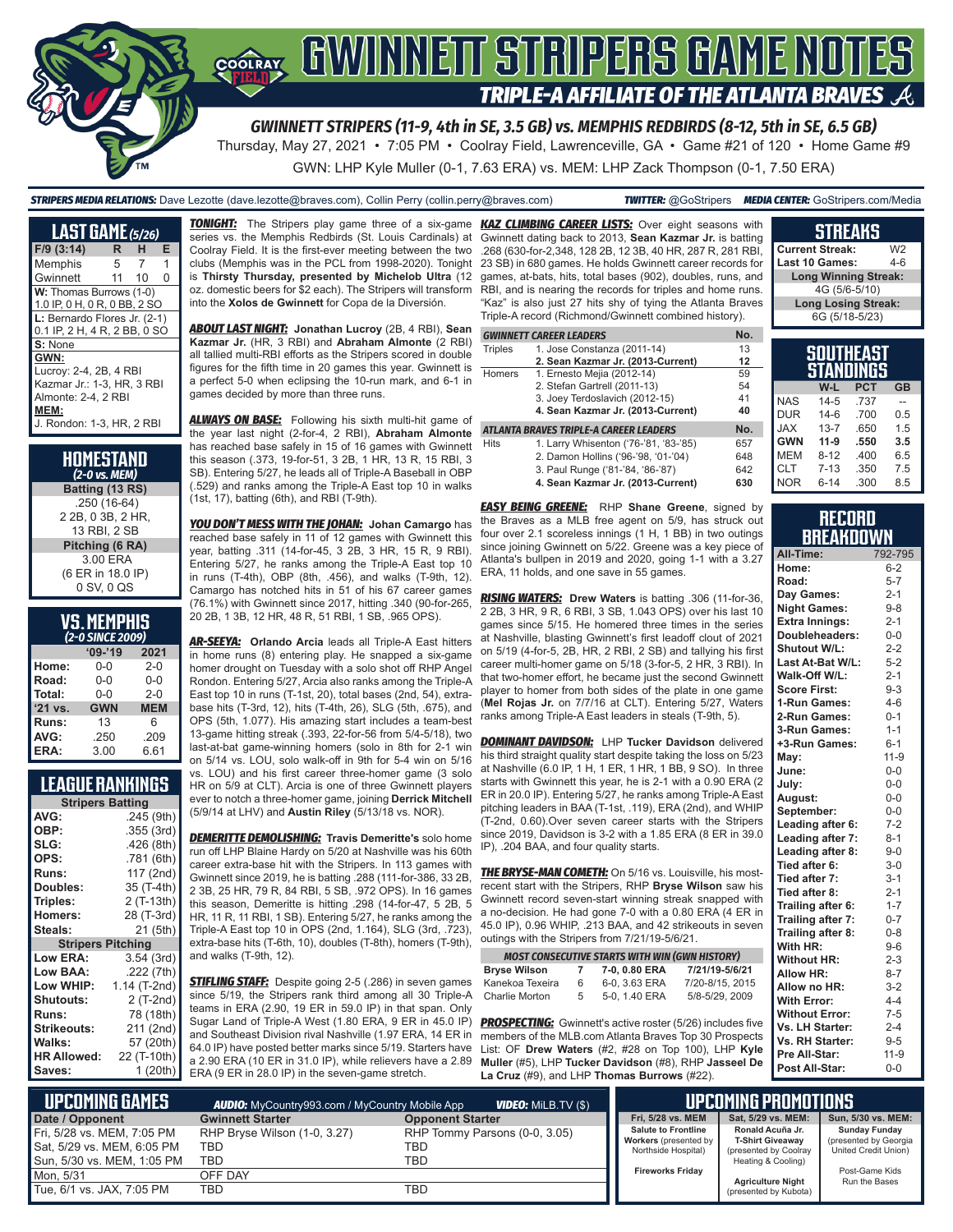

| <b>MANAGER MATT TUIASOSOPO</b>                                                                                                                                                                                                                                                                                                                                                                       | <b>GWINNETT PLAYERS USED (46 IN 2021)</b>                                                                                                                                                                                                                                                                                                   |
|------------------------------------------------------------------------------------------------------------------------------------------------------------------------------------------------------------------------------------------------------------------------------------------------------------------------------------------------------------------------------------------------------|---------------------------------------------------------------------------------------------------------------------------------------------------------------------------------------------------------------------------------------------------------------------------------------------------------------------------------------------|
| Matt Tuiasosopo enters his first season as Gwinnett manager and his third season<br>as a coach in the Atlanta Braves organization in 2021. He was named the seventh<br>manager in team history on 3/30/21. Tuiasosopo is both the youngest manager in<br>team history (age 34) and the first former Gwinnett player to manage the club (hit<br>.221 with 19 HR, 73 RBI in 178 games from 2016-17).   | Pitchers (25):<br>Victor Arano, Jesse Biddle, Chasen Bradford,<br>Thomas Burrows, Jesse Chavez, Tucker Davidson,<br>Jasseel De La Cruz, Carl Edwards Jr., Jay Flaa,<br>Shane Greene, Daysbel Hernandez, Mitch Horacek,<br>Connor Johnstone, Nate Jones, Trevor Kelley, Dylan Lee,<br>Chris Martin, Kyle Muller, Sean Newcomb, Tanner Roark, |
| Tuiasosopo made his managerial debut in 2019 with Class-A Rome, leading the club<br>to a 65-74 record and earning Atlanta's Bobby Cox Award for minor league manager<br>of the year. He was set to return to Rome in 2020, but was reassigned to the Braves<br>Alternate Site at Coolray Field once the MiLB season was canceled.                                                                    | Jose Rodriguez, Edgar Santana, Jacob Webb, Bryse Wilson,<br>Kyle Wright<br>Position (21):<br>Abraham Almonte, Orlando Arcia, Jaycob Brugman,<br>Johan Camargo, Ryan Casteel, Travis Demeritte,<br>Phillip Ervin, Ryan Goins, Terrance Gore, Guillermo Heredia,                                                                              |
| <b>Tuiasosopo's Managerial Career</b><br>W-L<br><b>PCT</b><br><b>Playoffs</b><br>Games<br>With Gwinnett (1 Season):<br>20<br>$11 - 9$<br>.550<br>0<br>MiLB Career (2 Seasons):<br>159<br>76-83<br>$\mathbf 0$<br>.478                                                                                                                                                                                | Ender Inciarte, Alex Jackson, Sean Kazmar Jr., Jason Kipnis,<br>Jonathan Lucroy, Carlos Martinez, Jonathan Morales,<br>Yolmer Sanchez, Travis Snider, Riley Unroe, Drew Waters                                                                                                                                                              |
| All staff bios available in the 2021 Stripers Media Guide                                                                                                                                                                                                                                                                                                                                            | Italics = Player no longer in Braves organization                                                                                                                                                                                                                                                                                           |
| <b>EJECTIONS</b>                                                                                                                                                                                                                                                                                                                                                                                     | <b>BASS-LANTA</b>                                                                                                                                                                                                                                                                                                                           |
| Player/Coach<br>Date/Inning<br><b>Umpire</b><br>5/25 vs. MEM, 7th Inning<br><b>HP Clint Vondrak</b><br>Goins, Ryan                                                                                                                                                                                                                                                                                   | Including MLB rehab assignments, 15 players have played for both Gwinnett and                                                                                                                                                                                                                                                               |
|                                                                                                                                                                                                                                                                                                                                                                                                      | Atlanta in 2021:<br><b>LHP Jesse Biddle</b><br><b>RHP Bryse Wilson</b><br><b>INF Johan Camargo</b><br><b>RHP Kyle Wright</b><br><b>LHP Tucker Davidson</b>                                                                                                                                                                                  |
| <b>TEAM DEFENSE (9TH IN TRIPLE-A EAST)</b><br><b>PCT</b><br>G<br>E<br><b>TC</b><br>PO<br><b>DP</b><br>A                                                                                                                                                                                                                                                                                              | RHP Carl Edwards Jr.                                                                                                                                                                                                                                                                                                                        |
| 728<br>534<br>.984<br>20<br>182<br>12<br>17                                                                                                                                                                                                                                                                                                                                                          | OF Guillermo Heredia (Rehab)<br>OF Ender Inciarte (Rehab)                                                                                                                                                                                                                                                                                   |
| <b>SB</b><br><b>PCT</b><br>PB<br>W-L<br><b>Catchers</b><br>$\mathsf{cs}$<br><b>ATT</b><br>$\mathbf 0$<br>.000<br>$\mathbf{1}$<br>Casteel, Ryan<br>1<br>$\mathbf{1}$<br>$1 - 1$                                                                                                                                                                                                                       | C Alex Jackson (Rehab)<br><b>RHP Nate Jones</b>                                                                                                                                                                                                                                                                                             |
| Jackson, Alex<br>0<br>.000<br>$\mathbf 0$<br>1<br>$\mathbf{1}$<br>$1 - 2$                                                                                                                                                                                                                                                                                                                            | INF Sean Kazmar Jr.<br>RHP Chris Martin (Rehab)                                                                                                                                                                                                                                                                                             |
| Lucroy, Jonathan<br>4<br>$\overline{2}$<br>.333<br>6<br>1<br>$1 - 4$<br>3<br>Martinez, Carlos<br>0<br>3<br>.000<br>$\mathbf{1}$<br>$2 - 1$                                                                                                                                                                                                                                                           | <b>LHP Sean Newcomb</b>                                                                                                                                                                                                                                                                                                                     |
| 0<br>Mathis, Jeff<br>$\mathbf 0$<br>$\mathbf 0$<br>0<br>$0-0$<br>$---$<br>2<br>0<br>Morales, Jonathan<br>2<br>4<br>.500<br>$6 - 1$                                                                                                                                                                                                                                                                   | <b>RHP Edgar Santana</b><br>RHP Jacob Webb                                                                                                                                                                                                                                                                                                  |
| $\overline{15}$<br>11<br>4<br>.267<br>3<br>$11-9$<br>Total:                                                                                                                                                                                                                                                                                                                                          |                                                                                                                                                                                                                                                                                                                                             |
| <b>Outfield Assists (3):</b><br>Almonte (1), Inciarte (1), Waters (1)                                                                                                                                                                                                                                                                                                                                | <b>BRAVES ON REHAB</b>                                                                                                                                                                                                                                                                                                                      |
| Pitcher Pickoffs (1):<br>Muller (1)<br><b>Catcher Pickoffs (1):</b><br>Casteel (1)                                                                                                                                                                                                                                                                                                                   | Four Atlanta players have been assigned to rehab with Gwinnett in 2021.                                                                                                                                                                                                                                                                     |
|                                                                                                                                                                                                                                                                                                                                                                                                      | Player<br><b>Injury</b><br><b>Rehab Dates</b>                                                                                                                                                                                                                                                                                               |
| <b>STARTS</b>                                                                                                                                                                                                                                                                                                                                                                                        | <b>RHP Chris Martin</b><br>Right Shoulder Inflammation (4/7)<br>$5/5 - 5/11$<br>Strained Left Hamstring (4/17)<br><b>OF Ender Inciarte</b><br>$5/6 - 5/12$                                                                                                                                                                                  |
| <b>By Batting Order</b>                                                                                                                                                                                                                                                                                                                                                                              | OF Guillermo Heredia<br>5/14<br>Right Hamstring Inflammation (5/1)<br>C Alex Jackson<br>Strained Left Hamstring (5/2)<br>5/21-Current                                                                                                                                                                                                       |
| Waters (13), Inciarte (6), Ervin (1)<br>1:<br>Arcia (7), Goins (5), Waters (3), Kipnis (2), Camargo (1), Heredia (1), Sanchez (1)<br>2:<br>Arcia (12), Camargo (4), Lucroy (3), Jackson (1)<br>3:<br>Camargo (7), Demeritte (7), Almonte (3), Jackson (1), Kazmar Jr. (1), Lucroy (1)<br>4:<br>Almonte (8), Kazmar Jr. (4), Demeritte (3), Snider (2), Jackson (1), Lucroy (1),<br>5:<br>Sanchez (1) |                                                                                                                                                                                                                                                                                                                                             |
| Ervin (4), Almonte (3), Goins (3), Sanchez (3), Snider (3), Casteel (2),<br>6:<br>Demeritte (1), Kazmar Jr. (1)                                                                                                                                                                                                                                                                                      |                                                                                                                                                                                                                                                                                                                                             |
| Ervin (5), Goins (5), Kazmar Jr. (4), Morales (2), Sanchez (2), Almonte (1),<br>7:<br>Snider (1)                                                                                                                                                                                                                                                                                                     | LAST AT-BAT WINS (5)                                                                                                                                                                                                                                                                                                                        |
| Sanchez (6), Morales (5), Casteel (2), Goins (2), Brugman (1), Ervin (1), Gore (1),<br>8:                                                                                                                                                                                                                                                                                                            | The Stripers are 5-2 (.714) in games decided in the last at-bat in 2021.                                                                                                                                                                                                                                                                    |
| Martinez (1), Unroe (1)<br>Casteel (2), Martinez (2), Morales (1), Unroe (1)<br>9:                                                                                                                                                                                                                                                                                                                   | Date/Opponent<br><b>Score</b><br><b>Game-Winning Play</b><br>5/4 at Charlotte<br>Almonte scores on E4 (Reynolds)                                                                                                                                                                                                                            |
| Pitcher Spot (14)<br><b>By Position</b>                                                                                                                                                                                                                                                                                                                                                              | 10-9 (12th)<br>5/9 at Charlotte<br>Camargo RBI single<br>12-9 (10th)                                                                                                                                                                                                                                                                        |
| Morales (7), Lucroy (5), Jackson (3), Martinez (3), Casteel (2)<br>C:<br>Camargo (7), Casteel (4), Kazmar Jr. (4), Snider (3), Unroe (2)<br>1B:                                                                                                                                                                                                                                                      | 5/14 vs. Louisville<br>$2-1$ (8th)<br>Arcia 2-out solo HR<br>5/16 vs. Louisville<br>5-4 (9th)*<br>Arcia walk-off solo HR                                                                                                                                                                                                                    |
| Goins (13), Sanchez (4), Kipnis (2), Kazmar Jr. (1)<br>2B:<br>Sanchez (8), Camargo (5), Kazmar Jr. (5), Goins (1), Morales (1)<br>3B:                                                                                                                                                                                                                                                                | 5/25 vs. Memphis<br>Kazmar walk-off single<br>$2-1$ (9th) <sup>*</sup>                                                                                                                                                                                                                                                                      |
| Arcia (18), Goins (1), Sanchez (1)<br>SS:<br>LF: Ervin (7), Almonte (6), Demeritte (2), Waters (2), Gore (1), Heredia (1),                                                                                                                                                                                                                                                                           |                                                                                                                                                                                                                                                                                                                                             |
| Snider (1)<br>CF: Waters (13), Inciarte (5), Ervin (2)                                                                                                                                                                                                                                                                                                                                               | *Denotes "walk-off" win                                                                                                                                                                                                                                                                                                                     |
| RF: Almonte (8), Demeritte (8), Ervin (2), Snider (1), Waters (1)<br><b>DH:</b> Almonte (1), Arcia (1), Brugman (1), Demeritte (1), Inciarte (1), Snider (1)                                                                                                                                                                                                                                         |                                                                                                                                                                                                                                                                                                                                             |
|                                                                                                                                                                                                                                                                                                                                                                                                      | <b>VS. 2021 OPPONENTS</b><br>Road<br><b>Total</b><br>Home<br>Road<br>Home<br><b>Total</b>                                                                                                                                                                                                                                                   |
|                                                                                                                                                                                                                                                                                                                                                                                                      | <b>CHA</b><br>COL<br>$5 - 1$<br>$5 - 1$<br>---<br>---<br>---<br>---                                                                                                                                                                                                                                                                         |
|                                                                                                                                                                                                                                                                                                                                                                                                      | <b>DUR</b><br>LOU<br>$4 - 2$<br>$4 - 2$<br>---<br>---<br>---<br>---<br>$4 - 2$<br>$4 - 2$<br><b>JAX</b><br><b>MW DIV</b><br>$0-0$<br>---<br>---<br>---                                                                                                                                                                                      |
|                                                                                                                                                                                                                                                                                                                                                                                                      | <b>MEM</b><br>$2 - 0$<br>$2 - 0$<br>---<br><b>NAS</b><br>0-6<br>$0-6$<br>---                                                                                                                                                                                                                                                                |
|                                                                                                                                                                                                                                                                                                                                                                                                      | <b>NOR</b><br>---<br>---<br>$---$                                                                                                                                                                                                                                                                                                           |
|                                                                                                                                                                                                                                                                                                                                                                                                      | <b>SE DIV</b><br>$2 - 0$<br>$7 - 7$<br>5-7                                                                                                                                                                                                                                                                                                  |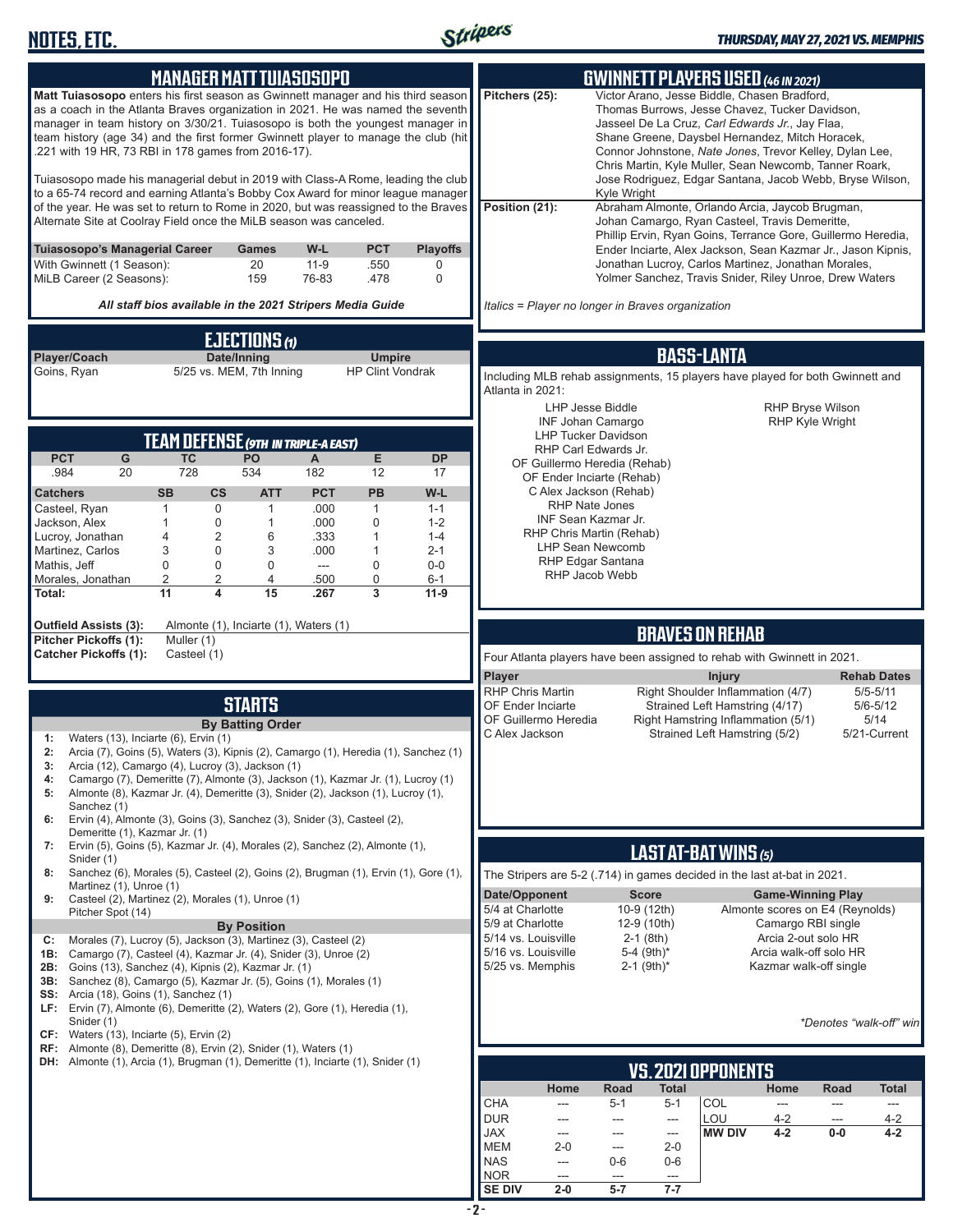# **STARTING PITCHER**



**ON BRAVES 40-MAN ROSTER BIO ON PAGE 78 OF MEDIA GUIDE**

#### *THURSDAY, MAY 27, 2021 VS. MEMPHIS*

# **50****KYLE MULLER**

**B/T:** R/L **BORN:** 10/7/97 in Dallas, TX (age 23) **HT:** 6-7 **ACQUIRED:** Braves' 2nd Round Pick (44th Overall) in 2016 June draft out of Jesuit College Prep (Dallas, TX)

*TONIGHT:* Muller makes his fifth start of the season in game three of a six-game series vs. Memphis. It is his 73rd career MiLB appearance (72nd start). He is seeking his first career Triple-A win in his first start against the Redbirds.

*PROSPECTING:* Muller is currently ranked as the Atlanta Braves' No. 5 prospect by MLB.com. Entering this year, he was ranked the Braves' No. 7 prospect by *Baseball America* ... *BA* also rated him as owner of both the "Best Fastball" and "Best Curveball" in the Braves system.

*2021 SEASON:* Was on Gwinnett's Opening Night roster ... On 5/4 at Charlotte (ND, 3.0 IP, 5 H, 7 R, 6 ER, 5 BB, 4 SO), became the third pitcher in Gwinnett history to make his Triple-A debut as the Opening Night starter, joining **Tommy Hanson** (4/9/09 at Charlotte) and **Mike Soroka** (4/6/18 at Norfolk) ... First-ever start at Coolray Field resulted in a no decision (4.0 IP, 4 H, 1 ER, 1 HR, 3 BB, 6 SO) on 5/15 vs. Louisville.

*2021 SPRING TRAINING:* He went 0-0 with a 0.00 ERA (0 ER in 2.0 IP, 2 H, 0 BB, 3 SO) in two relief outings ... Atlanta optioned him to Gwinnett on 3/12.

*2020 SEASON:* Muller was a member of the Braves' 60-man player pool, but spent the entire season at the Alternate Site in Gwinnett and did not make his MLB debut.

*CAREER ACCOLADES:* **2018:** Arizona Fall League Rising Stars Game (1-0, 2.53 ERA in 7G with Peoria) ... **2019:** Southern League Pitcher of the Week (5/26/19) ... Southern League Midseason All-Star (4-4, 3.18 ERA, .188 BAA in 14 first-half starts with Double-A Mississippi).

| MULLER'S OVERALL STATS                |           |                          |       |     |           |           |            |             |
|---------------------------------------|-----------|--------------------------|-------|-----|-----------|-----------|------------|-------------|
| Year<br>Team                          | W-L       | <b>ERA</b>               | G/GS  | HR. | <b>BB</b> | <b>SO</b> | <b>BAA</b> | <b>WHIP</b> |
| Gwinnett (AAA)<br>$\blacksquare$ 2021 | $0 - 1$   | 7.63                     | 4/4   | b   | 15        |           | .308       | 2.28        |
| MiLB Career:                          | $20 - 11$ | 3.24                     | 72/71 | 23  | 159       | 357       | 227        | 1.30        |
| MLB Career:                           | $0 - 0$   | $\overline{\phantom{a}}$ | 0/0   |     |           |           | ---        | ---         |

|       | <b>MULLER'S 2021 SPLITS (WITH GWINNETT)</b> |          |                |  |  |  |  |  |  |  |  |  |  |  |
|-------|---------------------------------------------|----------|----------------|--|--|--|--|--|--|--|--|--|--|--|
| Home: | $0-0$ , 2.25 ERA (1G)                       | Vs. LHB: | .238 BAA. 1 HR |  |  |  |  |  |  |  |  |  |  |  |
| Road: | $0-1, 9.53$ ERA (3G)                        | Vs. RHB: | .341 BAA, 4 HR |  |  |  |  |  |  |  |  |  |  |  |

|         | <b>MULLER VS. MEMPHIS</b> |                          |   |           |     |   |    |           |           |           |  |  |  |  |  |
|---------|---------------------------|--------------------------|---|-----------|-----|---|----|-----------|-----------|-----------|--|--|--|--|--|
|         | W-L                       | <b>ERA</b>               | G | <b>GS</b> | IP  | н | ER | <b>HR</b> | <b>BB</b> | <b>SO</b> |  |  |  |  |  |
| 12021:  | 0-0                       | $\overline{\phantom{a}}$ |   |           |     |   |    |           |           |           |  |  |  |  |  |
| Career: | $0-0$                     | $\overline{\phantom{a}}$ |   |           | 0.0 |   |    |           |           |           |  |  |  |  |  |

|             | <b>MULLER'S HIGHS &amp; LOWS</b> |                                    |  |  |  |  |  |  |  |  |  |  |  |
|-------------|----------------------------------|------------------------------------|--|--|--|--|--|--|--|--|--|--|--|
|             | <b>Season</b>                    | Career (MiLB and MLB)              |  |  |  |  |  |  |  |  |  |  |  |
| IP:         | 4.1 $(5/21)$ ( $\Omega$ NAS)     | 7.1 (7/20/18, FLA @ CLR)           |  |  |  |  |  |  |  |  |  |  |  |
| so:         | 6 (2x, last: 5/15 vs. LOU)       | 12 (7/9/18, FLA @ DBT)             |  |  |  |  |  |  |  |  |  |  |  |
| BB:         | $5(5/4)$ $\omega$ CLT)           | 6 (4/19/19, MIS @ CHA)             |  |  |  |  |  |  |  |  |  |  |  |
| H:          | 7(5/9 @ CLT)                     | 9 (2x, last: 6/28/18, FLA vs. DUN) |  |  |  |  |  |  |  |  |  |  |  |
| ER:         | $6(5/4)$ $(2)$ CLT)              | 6 (3x, last: 5/4/21, GWN @ CLT)    |  |  |  |  |  |  |  |  |  |  |  |
| Low-Hit CG: |                                  | Never                              |  |  |  |  |  |  |  |  |  |  |  |
| Low-ER CG:  |                                  | Never                              |  |  |  |  |  |  |  |  |  |  |  |

| <b>MULLER AT THE PLATE</b> |       |           |  |   |               |    |           |            |           |           |  |  |  |  |
|----------------------------|-------|-----------|--|---|---------------|----|-----------|------------|-----------|-----------|--|--|--|--|
|                            | AVG.  | <b>AB</b> |  | н | 2B            | 3B | <b>HR</b> | <b>RBI</b> | <b>BB</b> | <b>SO</b> |  |  |  |  |
| 2021:                      | .333  |           |  |   |               |    |           |            |           |           |  |  |  |  |
| MiLB Career:               | .179  | 28        |  | 5 | $\mathcal{P}$ |    |           |            |           |           |  |  |  |  |
| MLB Career:                | $---$ |           |  |   | $\Omega$      |    |           |            |           |           |  |  |  |  |

|             | <b>MULLER'S 2021 STARTS (ALL LEVELS)</b> |               |     |                         |                |              |                |                |       |       |                |              |                                             |  |
|-------------|------------------------------------------|---------------|-----|-------------------------|----------------|--------------|----------------|----------------|-------|-------|----------------|--------------|---------------------------------------------|--|
| <b>Team</b> | Date/Opp.                                | <b>Result</b> | IP  | H                       | $\mathsf{R}$   | ER           | <b>HR</b>      |                | BB SO | NP-S  | Opp. Starter   | Result Notes |                                             |  |
| <b>GWN</b>  | 5/4 @ CLT                                | <b>ND</b>     | 3.0 | 5                       | $\overline{7}$ | 6            | $\overline{2}$ | 5              | 4     | 82-38 | Jimmy Lambert  | W, 10-9      | Triple-A debut, exited trailing 4-3 in 4th. |  |
| <b>GWN</b>  | 5/9 @ CLT                                | ND            | 4.0 | $\overline{7}$          | $\overline{4}$ | 3            | $\mathbf{1}$   | 3              | 6     | 84-52 | Jimmy Lambert  | W, 12-9      | Exited training 4-3 in 4th once again.      |  |
| <b>GWN</b>  | 5/15 vs. LOU                             | <b>ND</b>     | 4.0 | $\overline{\mathbf{4}}$ | $\mathbf{1}$   | $\mathbf{1}$ |                | 3              | 6     | 83-46 | Bo Takahashi   | W, 11-1      | First career start at Coolray Field.        |  |
| <b>GWN</b>  | 5/21 @ NAS                               | $L, 0-1$      | 4.1 | $\overline{4}$          | 3              | 3            | $\overline{A}$ | $\overline{4}$ | 5     | 92-55 | Thomas Jankins | $L, 3-2$     | Recorded first Triple-A hit, an RBI single. |  |
|             |                                          |               |     |                         |                |              |                |                |       |       |                |              |                                             |  |
|             |                                          |               |     |                         |                |              |                |                |       |       |                |              |                                             |  |
|             |                                          |               |     |                         |                |              |                |                |       |       |                |              |                                             |  |
|             |                                          |               |     |                         |                |              |                |                |       |       |                |              |                                             |  |
|             |                                          |               |     |                         |                |              |                |                |       |       |                |              |                                             |  |
|             |                                          |               |     |                         |                |              |                |                |       |       |                |              |                                             |  |
|             |                                          |               |     |                         |                |              |                |                |       |       |                |              |                                             |  |
|             |                                          |               |     |                         |                |              |                |                |       |       |                |              |                                             |  |
|             |                                          |               |     |                         |                |              |                |                |       |       |                |              |                                             |  |
|             |                                          |               |     |                         |                |              |                |                |       |       |                |              |                                             |  |
|             |                                          |               |     |                         |                |              |                |                |       |       |                |              |                                             |  |
|             |                                          |               |     |                         |                |              |                |                |       |       |                |              |                                             |  |
|             |                                          |               |     |                         |                |              |                |                |       |       |                |              |                                             |  |
|             |                                          |               |     |                         |                |              |                |                |       |       |                |              |                                             |  |
|             |                                          |               |     |                         |                |              |                |                |       |       |                |              |                                             |  |
|             |                                          |               |     |                         |                |              |                |                |       |       |                |              |                                             |  |
|             |                                          |               |     |                         |                |              |                |                |       |       |                |              |                                             |  |
|             |                                          |               |     |                         |                |              |                |                |       |       |                |              |                                             |  |
|             |                                          |               |     |                         |                |              |                |                |       |       |                |              |                                             |  |
|             |                                          |               |     |                         |                |              |                |                |       |       |                |              |                                             |  |
|             |                                          |               |     |                         |                |              |                |                |       |       |                |              |                                             |  |
|             |                                          |               |     |                         |                |              |                |                |       |       |                |              |                                             |  |
|             |                                          |               |     |                         |                |              |                |                |       |       |                |              |                                             |  |
|             |                                          |               |     |                         |                |              |                |                |       |       |                |              |                                             |  |

|                     | <b>STRIPERS STARTING PITCHERS</b>                                                                                        |            |           |    |                 |                       |                                                                         |  |  |  |  |  |  |  |  |
|---------------------|--------------------------------------------------------------------------------------------------------------------------|------------|-----------|----|-----------------|-----------------------|-------------------------------------------------------------------------|--|--|--|--|--|--|--|--|
| <b>Pitcher</b>      | W-L                                                                                                                      | <b>ERA</b> | <b>GS</b> | QS | <b>Team W-L</b> | <b>Run Support</b>    | <b>Last Gwinnett Start</b>                                              |  |  |  |  |  |  |  |  |
| Davidson, Tucker    | $2 - 1$                                                                                                                  | 0.90       |           |    | $2 - 1$         | 5.33 RPG (16 Tot.)    | 5/23 at NAS (L, 1): 6.0 IP, 1 H, 1 R, 1 ER, 1 BB, 9 SO, 1 HR (82p/51s)  |  |  |  |  |  |  |  |  |
| De La Cruz, Jasseel | 5/26 vs. MEM (ND): 3.2 IP, 4 H, 4 R, 4 ER, 1 BB, 5 SO, 1 HR (65p/41s)<br>3.00 RPG (9 Tot.)<br>3.38<br>$0 - 0$<br>$2 - 1$ |            |           |    |                 |                       |                                                                         |  |  |  |  |  |  |  |  |
| Johnstone, Connor   | 1-2                                                                                                                      | 4.50       |           |    | $1 - 2$         | 3.33 RPG (10 Tot.)    | 5/13 vs. LOU (L, 1): 4.0 IP, 5 H, 5 R, 5 ER, 0 BB, 3 SO, 2 HR (63p/43s) |  |  |  |  |  |  |  |  |
| Muller, Kyle        | $0 - 1$                                                                                                                  | 7.63       |           |    | $3 - 1$         | 2.75 RPG (11 Tot.)    | 5/21 at NAS (L, 1): 4.1 IP, 4 H, 3 R, 3 ER, 4 BB, 5 SO, 1 HR (92p/55s)  |  |  |  |  |  |  |  |  |
| Rodriguez, Jose     | $0-0$                                                                                                                    | 0.00       |           |    | $0 - 1$         | $0.00$ RPG $(0$ Tot.) | 5/20 at NAS (ND): 3.0 IP, 2 H, 0 R, 3 BB, 6 SO (56p/36s)                |  |  |  |  |  |  |  |  |
| Wilson, Bryse       | $1 - 0$                                                                                                                  | 3.27       |           |    | $2 - 0$         | 3.00 RPG (6 Tot.)     | 5/16 vs. LOU (ND): 6.0 IP, 10 H, 4 R, 4 ER, 0 BB, 3 SO, 2 HR (93p/63s)  |  |  |  |  |  |  |  |  |
| Wright, Kyle        | $0 - 2$                                                                                                                  | 5.03       |           |    | $1 - 3$         | 2.00 RPG (8 Tot.)     | 5/25 vs. MEM (ND): 5.0 IP, 4 H, 0 R, 1 BB, 4 SO (88p/55s)               |  |  |  |  |  |  |  |  |
| Total:              | $4-6$                                                                                                                    | 3.94       | 20        |    | $11-9$          | 3.00 RPG (60 Tot.)    |                                                                         |  |  |  |  |  |  |  |  |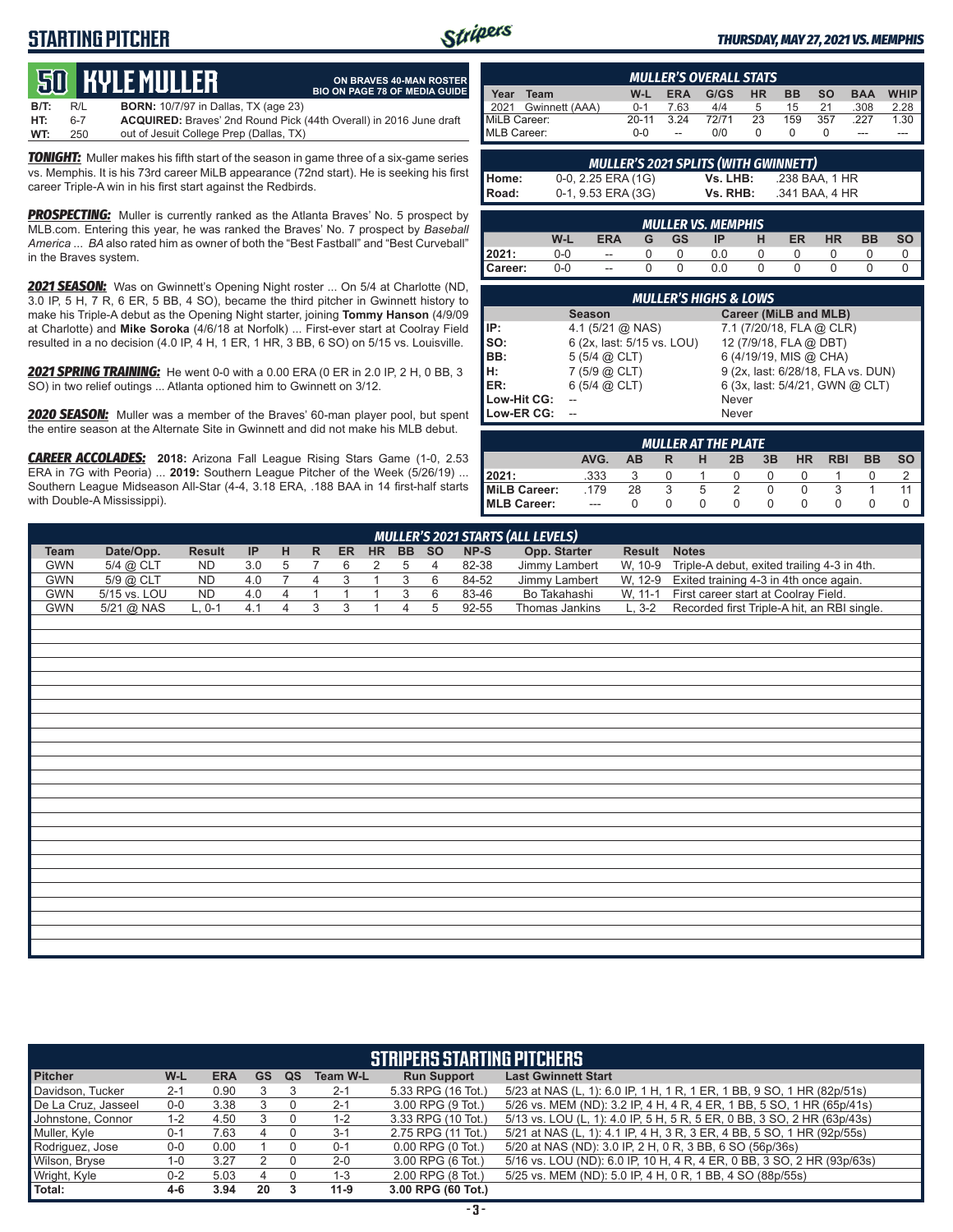

| <b>RELIEF SUMMARY (CURRENT STRIPERS ONLY)</b> |         |            |   |           |                          |               |              |                                                                  |                         |  |  |  |
|-----------------------------------------------|---------|------------|---|-----------|--------------------------|---------------|--------------|------------------------------------------------------------------|-------------------------|--|--|--|
| <b>Pitcher</b>                                | W-L     | <b>ERA</b> | G | <b>GF</b> | <b>HLD</b>               | <b>SV/OPP</b> | <b>IR/RS</b> | <b>Last Gwinnett Relief Outing</b>                               | <b>Scoreless Streak</b> |  |  |  |
| Arano, Victor                                 | $0 - 1$ | 5.40       | 6 |           |                          | 1/3           | 0/0          | 5/22 at NAS: 1.0 IP, 0 H, 0 R, 1 BB, 1 SO (15p/7s)               | 1G (1.0 IP)             |  |  |  |
| Biddle, Jesse (L)                             | $0 - 0$ | 0.00       |   |           |                          | 0/0           | 0/0          | 5/22 at NAS: 1.0 IP, 1 H, 0 R, 0 BB, 2 SO (14p/10s)              | 1G (1.0 IP)             |  |  |  |
| Bradford, Chasen                              | $1 - 0$ | 0.96       | 6 |           |                          | 0/0           | 2/2          | 5/25 vs. MEM: 2.0 IP, 1 H, 0 R, 0 BB, 2 SO (21p/16s)             | 5G (9.0 IP)             |  |  |  |
| Burrows, Thomas (L)                           | $1 - 0$ | 1.93       | 6 |           | $\overline{\phantom{a}}$ | 0/0           | 4/0          | 5/26 vs. MEM: W, 1.0 IP, 0 H, 0 R, 0 BB, 2 SO (13p/11s)          | 1G (1.0 IP)             |  |  |  |
| Chavez, Jesse                                 | $1 - 0$ | 3.00       | 6 |           |                          | 0/1           | 0/0          | 5/25 vs. MEM: W, 2.0 IP, 2 H, 1 R, 1 ER, 1 BB, 4 SO (35p/25s)    | 0G                      |  |  |  |
| De La Cruz, Jasseel                           | $0 - 0$ | 5.40       |   |           |                          | 0/0           | 0/0          | 5/11 vs. LOU: 1.0 IP, 0 H, 0 R, 0 BB, 1 SO (9p/7s)               | 1G (1.0 IP)             |  |  |  |
| Greene, Shane                                 | $0 - 0$ | 0.00       |   |           | $\overline{\phantom{a}}$ | 0/0           | 0/0          | 5/26 vs. MEM: 1.1 IP, 0 H, 0 R, 1 BB, 1 SO (16p/8s)              | 2G (2.1 IP)             |  |  |  |
| Johnstone, Connor                             | $0 - 0$ | 0.00       |   |           |                          | 0/0           | 5/3          | 5/18 at NAS: 1.1 IP, 0 H, 0 R, 0 BB, 1 SO (14p/11s)              | 2G (4.1 IP)             |  |  |  |
| Kelley, Trevor                                | $0 - 0$ | 0.00       | 4 |           | $\overline{\phantom{a}}$ | 0/1           | 4/1          | 5/23 at NAS: 0.1 IP, 0 H, 0 R, 0 BB, 1 SO (4p/3s)                | 4G (3.2 IP)             |  |  |  |
| Lee, Dylan (L)                                | $1 - 0$ | 2.08       | 5 |           |                          | 0/0           | 0/0          | 5/26 vs. MEM: 1.0 IP, 0 H, 0 R, 0 BB, 1 SO (9p/7s)               | 1G (1.0 IP)             |  |  |  |
| Lopez, Yoan                                   | $0 - 0$ | $-1$       |   |           |                          | 0/0           | 0/0          |                                                                  |                         |  |  |  |
| Roark, Tanner                                 | $0 - 0$ | 0.00       |   |           |                          | 0/0           | 0/0          | 5/23 at NAS: 1.2 IP, 2 H, 0 R, 1 BB, 3 SO (33p/19s)              | 1G (1.2 IP)             |  |  |  |
| Rodriguez, Jose                               | $0 - 0$ | 3.60       |   |           |                          | 0/0           | 0/0          | 5/26 vs. MEM: 1.0 IP, 2 H, 1 R, 1 ER, 0 BB, 1 SO, 1 HR (13p/10s) | 0G                      |  |  |  |
| Webb, Jacob                                   | $0 - 0$ | 0.00       |   |           | $\overline{\phantom{a}}$ | 0/0           | 0/0          | 5/26 vs. MEM: 1.0 IP, 1 H, 0 R, 0 BB, 2 SO (15p/11s)             | 1G (1.0 IP)             |  |  |  |

|                               | <b>STRIPERS PITCHING BREAKDOWN</b>                                               |      |       |                                     |    |    |    |     |        |  |  |  |  |  |
|-------------------------------|----------------------------------------------------------------------------------|------|-------|-------------------------------------|----|----|----|-----|--------|--|--|--|--|--|
|                               | <b>BAA</b><br><b>SO</b><br>W-L<br>BB<br><b>HR</b><br><b>ERA</b><br>ER<br>IP<br>R |      |       |                                     |    |    |    |     |        |  |  |  |  |  |
| <b>Starters:</b>              | $4-6$                                                                            | 3.94 | 93.2  | 44                                  | 41 | 14 | 31 | 103 | .239   |  |  |  |  |  |
| <b>Relievers:</b>             | $7-3$                                                                            | 3.09 | 84 1  | 34                                  | 29 | 8  | 26 | 108 | .202 I |  |  |  |  |  |
| Total:                        | $11 - 9$                                                                         | 3.54 | 178.0 | 78                                  | 70 | 22 | 57 | 211 |        |  |  |  |  |  |
| <b>Saves/Opp: 1/7 (14.3%)</b> |                                                                                  |      |       | IR/Scored: 18/6 (33.3%)<br>Holds: 5 |    |    |    |     |        |  |  |  |  |  |

| <b>SCORELESS GAME STREAKS (5-PLUS GAMES)</b> |                 |                                    |  |  |  |  |  |  |  |  |  |  |
|----------------------------------------------|-----------------|------------------------------------|--|--|--|--|--|--|--|--|--|--|
| <b>Pitcher</b>                               | Length/Dates    | <b>Stats</b>                       |  |  |  |  |  |  |  |  |  |  |
| Bradford                                     | 5G. 5/7-Current | 1-0, 0 SV, 9.0 IP, 4 H, 1 BB, 7 SO |  |  |  |  |  |  |  |  |  |  |

### **VICTOR ARANO - RHP - #54**

- 2021 with GWN: Locked down first save on 5/14 vs. LOU (1.0 IP, 1 H).
- **• 2021 with ATL:** Recalled on 5/8, but did not pitch ... Optioned on 5/10.
- **• Spring Training:** 0-1, 34.71 ERA, .538 BAA, 1 SV in 3G with Atlanta.
- **• 2020:** Was a member of Philadelphia's 60-man player pool, but spent the entire year at the Alternate Site in Lehigh Valley ... DFA'd by the Phillies on 1/18.
- **• 2019:** Limited to just 6G with Triple-A Lehigh Valley (2-0, 0.00 ERA in 3G) and Philadelphia (1-0, 3.86 ERA in 3G) ... Was on injured list from 4/20-end of season (right elbow inflammation).
- **• Acquired:** Claimed off waivers from Philadelphia (1/22/21) ... Originally signed by the Los Angeles Dodgers as a non-drafted free agent (4/4/13).
- **• MLB Career:** 3-2, 2.65 ERA, .224 BAA, 3 SV in 73G with Philadelphia (2017-19).

#### **JESSE BIDDLE - LHP - #48**

- **• 2021 with ATL:** Had his contract selected on 4/17, pitched in 8G with the Braves (0-0, 8.44 ERA, 10 ER in 10.2 IP) ... DFA'd on 5/17, outrighted to Gwinnett on 5/19.
- **• Spring Training:** 0-0, 3.00 ERA, .257 BAA, 2 SV in 9G with Cincinnati ... Released on 3/26 after re-signing as MiLB FA on 12/11/20.
- **• 2020:** Opened the year at Cincinnati's Alternate Training Site ... Contract selected on 8/25 (0-0, 0.00 ERA, 0 ER in 0.2 IP in 1G) ... Placed on 10-day injured list on 8/29 (left shoulder impingement) and missed the remainder of the year.
- **• Acquired:** MiLB FA (4/2/21) ... Originally Philadelphia's 1st-round pick (27th overall) in 2010 out of Germantown Friends High School (Philadelphia, PA).
- **• MLB Career:** 6-2, 5.07 ERA, .261 BAA, 1 SV in 99G with ATL (2018-19, 2021), SEA (2019), TEX (2019), CIN (2020).

### **CHASEN BRADFORD - RHP - #28**

- **• 2021 with GWN:** Is 1-0 with a 0.00 ERA (0 R in 9.0 IP, 2 H, 1 BB, 7 SO) in last 5G. **• Spring Training:** Did not pitch in Atlanta's MLB camp.
- **• 2020:** Re-signed by Seattle to an MiLB deal on 1/15, but was not included on the Mariners' 60-man player pool ... Did not play.
- **• 2019:** Split time between Seattle (0-0, 4.86 ERA, 1 SV in 12G) and Triple-A Tacoma (0-0, 6.75 ERA, 1 SV in 5G).
- **• Acquired:** MiLB FA (3/15/21) ... Originally the New York Mets' 35th round pick in 2011 out of the University of Central Florida.
- **• MLB Career:** 7-0, 3.89 ERA, .253 BAA, 1 SV in 86G with NYM, SEA (2017-19).

### **THOMAS BURROWS - LHP - #49**

- **• 2021 with GWN:** Earned his first win on 5/26 vs. MEM (1.0 IP, 0 H, 0 R, 2 SO).
- **• MLB.com Prospect Rankings:** #22 (Braves Top 30).
- **• Spring Training:** 0-1, 6.75 ERA, .222 BAA, 0 SV in 4G with Atlanta.
- **• 2020:** Was an NRI to Spring Training, but not included on 60-man player pool. **• 2019:** Went 2-4 with a 4.42 ERA, .221 BAA, and 7 saves (7-for-9) in 43G between Double-A Mississippi and Gwinnett ... Stranded 16 of 17 inherited runners with the Stripers (94.1%) ... Won Atlanta's Bill Lucas Award for community service.
- **• Acquired:** Via trade with Seattle (1/11/17) ... Originally the Mariners' 4th-round pick in 2016 out of the University of Alabama.

#### **JESSE CHAVEZ - RHP - #40**

- **• 2021 with GWN:** Earned first win despite a blown save on 5/25 vs. MEM (2.0 IP, 2 H, 1 ER, 1 BB, 4 SO in 2-1 walk-off win).
- **• Spring Training:** 0-0, 14.54 ERA, .429 BAA, 0 SV in 5G with the Los Angeles Angels ... Released on 3/25.
- **• 2020:** Logged 18G with Texas, going 0-0 with a 6.88 ERA and .303 BAA.
- **• 2019:** In 48G (9 starts) with Texas, went 3-5 with a 4.85 ERA, .267 BAA, and 1 save. **• Acquired:** MiLB FA (4/17/21) ... Originally Texas's 42nd round pick in 2002 out of Riverside Community College (Riverside, CA).
- **• MLB Career:** 41-58, 4.52 ERA, .266 BAA, 8 SV in 481G with PIT, ATL, KC, TOR, OAK, LAD, LAA, TEX, CHC (2008-20) ... Made his lone MLB Postseason appearance with the Cubs in 2018 NL Wild Card Game (1.0 IP, 1 H, 0 R, 0 SO).

# **SHANE GREENE - RHP - #19**

- **• 2021 with GWN:** Has struck out 4 over 2.1 IP (1 H, 0 R, 1 BB) in 2G.
- **• Spring Training:** Was a free agent and did not pitch for a club
- **• 2020:** In 28G with Atlanta, went 1-0 with a 2.60 ERA, .229 BAA, and 9 holds ... In 6G during the Postseason, went 0-0 with a 1.50 ERA, .261 BAA, and 2 holds.
- **• 2019:** Opened the year with Detroit (0-2, 1.18 ERA, 22 SV in 38G) and was an AL All-Star ... Traded to Atlanta in exchange for LHP Joey Wentz and OF Travis Demeritte on 7/31 ... In 27G with the Braves, went 0-1 with a 4.01 ERA and 1 SV.
- **• Acquired:** Signed to a MLB deal on 5/9/21 ... Originally the NY Yankees' 15th-round pick in 2009 out of Daytona Beach Community Colllege (FL).
- **• MLB Career:** 23-28, 4.38 ERA, .253 BAA, 66 SV in 313G with NYY, DET, ATL (2014- 20) ... In 8G with ATL during the 2019-20 Postseasons, went 0-0 with a 2.08 ERA.

#### **CONNOR JOHNSTONE - RHP - #51**

- **• Leaderboard:** Entering 5/27, ranks among Triple-A East top 10 in WHIP (T-2nd, 0.60) and BAA (7th, .177).
- **• 2021 with GWN:** Threw 8.0 scoreless innings over his first 2 outings with Gwinnett, including a 5.0-inning spot start (win, 1 H, 0 BB, 5 SO) on 5/8 at CLT ... In 3 starts, is 1-2 with a 4.50 ERA (7 ER in 14.0 IP).
- **• Spring Training:** 0-1, 4.76 ERA, .273 BAA, 1 SV in 6G with Atlanta.
- **• 2020:** Was an NRI to Braves Spring Training, but not on 60-man player pool. **• 2019:** With Double-A Mississippi and Gwinnett, went 7-4 with a 4.24 ERA, .296 BAA,
- and 1 SV in 35G (7 starts) ... His 7 wins ranked T-8th among Braves farmhands.
- **• Acquired:** Braves 21st-round pick in 2017 out of Wake Forest University.

# **TREVOR KELLEY - RHP - #43**

- **• 2021:** No runs allowed to his own line over 3.2 IP in 4G with Gwinnett.
- **• Spring Training:** Did not pitch in Chicago Cubs' MLB camp ... Released on 4/23. **• 2020:** Pitched in 4G with Philadelphia, going 0-0 with a 10.80 ERA ... Outrighted on
- 8/14 and spent the rest of the season at the Phillies Alternate Site.
- **• 2019:** In 52G with Triple-A Pawtucket, went 5-5 with a 1.79 ERA, .216 BAA, and 12 SV ... Was an International League Midseason and Postseason All-Star and a *Baseball America* Triple-A All-Star ... Led IL in appearances and was T-1st in saves ... Made MLB debut on 7/2 at Toronto and logged 10G with Boston (0-3, 8.64 ERA).
- **• Acquired:** MiLB FA (4/28/21) ... Originally Boston's 36th-round pick in 2015 out of the University of North Carolina at Chapel Hill.
- **• MLB Career:** 0-3, 9.26 ERA, .347 BAA, 0 SV in 14G with BOS (2019), PHI (2020).

### **DYLAN LEE - LHP - #58**

- **• 2021 with GWN:** Earned the win in his Stripers' debut on 5/4 at CLT (2.0 IP, 1 H, 1 R, 0 ER, 0 BB, 3 SO in 10-9 win in 12 innings).
- **• Spring Training:** 0-0, 0.00 ERA, 0 SV in 2G with Miami ... Released on 3/29.
- **• 2020:** Was a non-roster invite to Marlins Spring Training, but was not on Miami's 60-man player pool ... Did not play.
- **• 2019:** Logged 45G between Double-A Jacksonville (0-3, 1.91 ERA, .176 BAA, 13 SV in 32G) and Triple-A New Orleans (1-3, 4.71 ERA, .329 BAA, 0 SV in 13G).
- **• Acquired:** MiLB FA (4/15/21) ... Originally Miami's 10th-round pick in 2016 out of Cal State Fresno (Fresno, CA).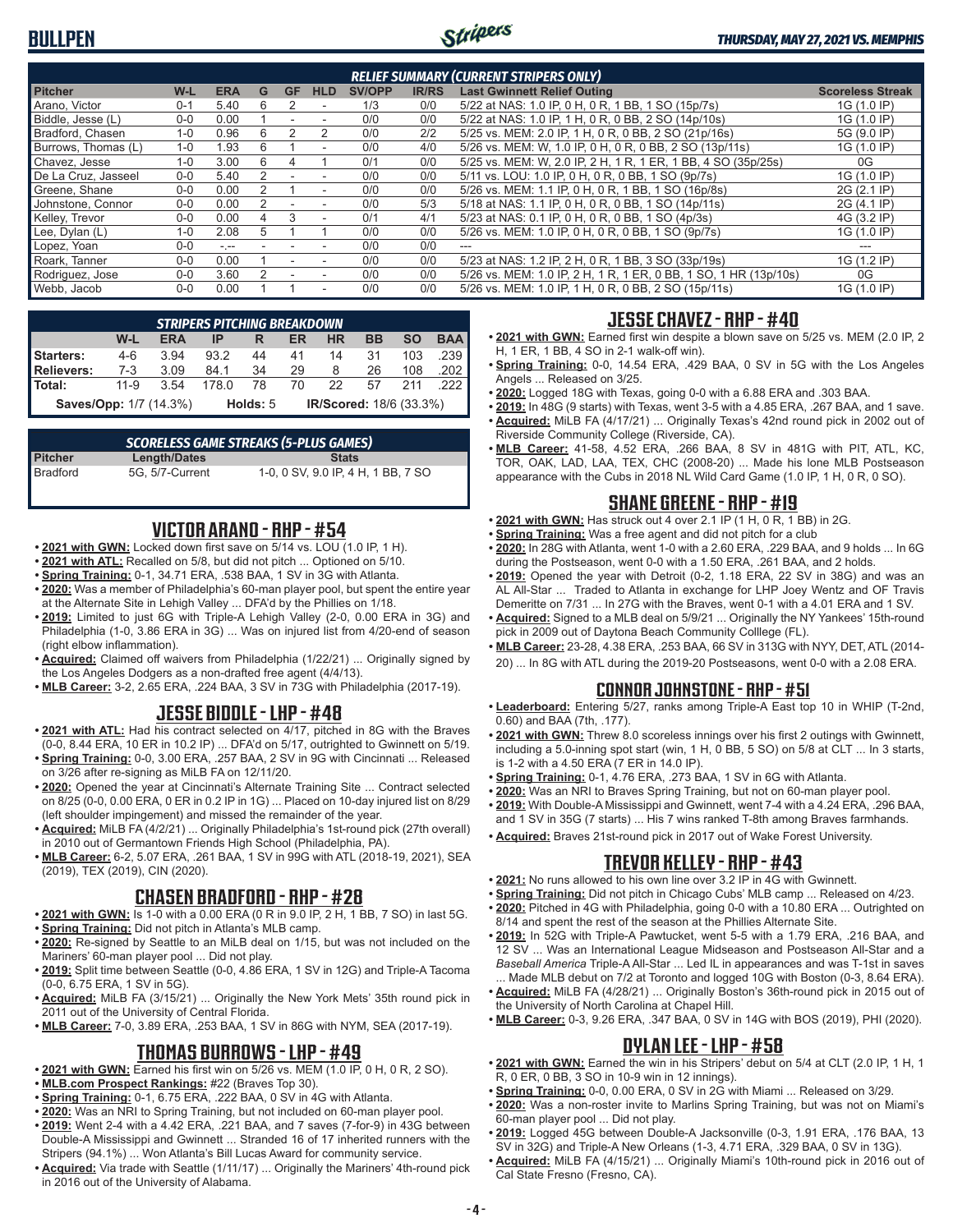# **BULLPEN**

#### **YOAN LOPEZ - RHP - #55**

- **• 2021 with ARI:** Began the season on Arizona's Opening Day roster ... In 2 stints, went 0-0 with a 6.57 ERA (9 ER in 12.1 IP) and 0 SV (0-for-3) in 13G ... DFA'd on 5/20, traded to Atlanta on 5/22 and optioned to Gwinnett.
- **• Spring Training:** 1-0, 4.91 ERA, .214 BAA, 0 SV in 8G with Arizona.
- **• 2020:** In 20G with Arizona, went 0-1 with a 5.95 ERA, .269 BAA, and 2 holds.
- **• 2019:** Set MLB career highs in G (70) and holds (21), going 2-7 with a 3.41 ERA, .232 BAA, and 1 SV (1-for-4) with the D-backs.
- **• Acquired:** Via trade with Arizona in exchange for CF Deivi Estrada (5/22/21) ... Originally signed by the D-backs as a NDFA out of Cuba (1/16/15).
- **• MLB Career:** 2-8, 4.25 ERA, .252 BAA, 1 SV in 113G with Arizona (2018-21)

#### **TANNER ROARK - RHP - #57**

- **• 2021 with GWN:** Struck out 3 over 1.0 IP in his Stripers debut on 5/23 at NAS.
- **• 2021 with TOR:** Was on Toronto's Opening Day roster, went 0-1 with a 6.43 ERA in 3G (1 start) ... Released by the Blue Jays on 5/3.
- **• Spring Training:** 2-1, 8.44 ERA, .295 BAA in 4 starts with Toronto.
- **• 2020:** Made 11 starts with the Blue Jays, going 2-3 with a 6.80 ERA and .309 BAA.
- **• 2019:** Went 10-10 with a 4.35 ERA and .275 BAA in 31 starts with CIN and OAK.
- **• Acquired:** MiLB FA (5/10/21) ... Originally Texas's 25th-round pick in 2008 out of the University of Illinois at Urbana-Champaign.
- **• MLB Career:** 76-68, 3.85 ERA, .254 BAA, 1 SV in 227G (184 starts) with WSH, CIN, OAK, TOR (2013-21) ... Pitched in 2014 and 2016 Postseasons with Nationals (0-1, 3.86 ERA in 3G, 1 start).

#### **JOSE RODRIGUEZ - RHP - #53**

- **• 2021 with GWN:** Made a spot start on 5/20 at NAS (ND, 3.0 IP, 2 H, 0 R, 6 SO).
- **• Spring Training:** Was a free agent and did not pitch for a club.
- **• 2020:** Spent most of the year at the LA Angels' Alternate Site at Long Beach State ... Selected on 8/1 and appeared once in relief, 8/2 vs. Houston (1.2 IP, 2 H, 0 R, 1 BB) ... DFA'd on 8/10, outrighted on 8/13.
- **• 2019:** Made his MLB debut with the Angels (0-1, 2.75 ERA in 9G, 1 start) ... Between Double-A Mobile and Triple-A Salt Lake, went 3-5 with a 6.57 ERA in 23G (7 starts).
- **• Acquired:** MiLB FA (4/21/21) ... Originally signed by the Angels as a NDFA on 12/3/12 out of Bolivar, Venezuela.
- **• MLB Career:** 0-1, 2.53 ERA, .238 BAA in 10G (1 start) with LA Angels (2019-20).

#### **JACOB WEBB - RHP - #71**

- **• 2021 with ATL:** Recalled twice from Alternate Training Site, on 4/7 and 4/10 ... In 16G with the Braves, is 1-2 with a 5.63 ERA (10 ER in 16.0 IP) and a .338 BAA ... Optioned to Gwinnett on 5/21.
- **• Spring Training:** 1-0, 2.57 ERA, .222 BAA, 2 HLD in 7G with Atlanta ... Optioned to the Alternate Training Site in Gwinnett on 3/25.
- **• 2020:** Assigned to the Alternate Training Site on 7/19, but missed over a month with a right shoulder strain (placed on 60-day injured list on 7/20) ... Activated on 9/8 and went 0-0 with a 0.00 ERA (0 ER in 10.0 IP) and .200 BAA in 8G ... Made his MLB Postseason debut, going 0-0 with a 9.00 ERA (3 ER in 3.0 IP) in 3G.
- **• 2019:** Made his MLB debut with Atlanta, going 4-0 with a 1.39 ERA (5 ER in 32.1 IP), .205 BAA, 9 holds, and 2 saves (2-for-4) in 36G ... Also logged 10G with Gwinnett (0-1, 6.97 ERA, .225 BAA, 1 SV).
- **• Acquired:** Braves' 18th-round pick in 2014 out of Tabor College (Hillsboro, KS).
- **• MLB Career:** 5-2, 2.31 ERA, .247 BAA, 2 SV in 60G with Atlanta (2019-21).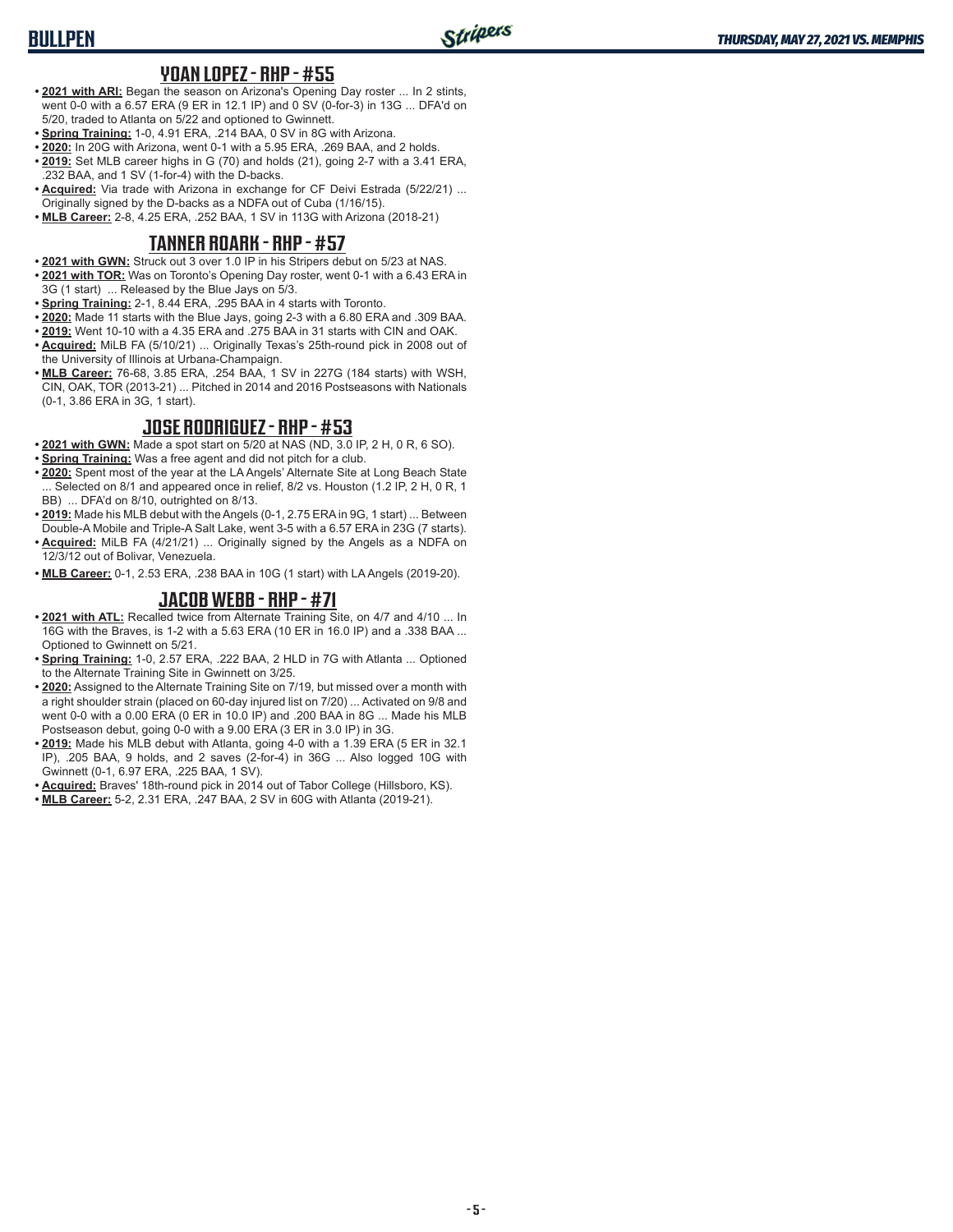| <b>OFFENSE</b> |                                                                    |  | Stripers                                                    |  |  |  |  |                           |  |  | <b>THURSDAY, MAY 27, 2021 VS. MEMPHIS</b> |  |  |  |     |  |  |
|----------------|--------------------------------------------------------------------|--|-------------------------------------------------------------|--|--|--|--|---------------------------|--|--|-------------------------------------------|--|--|--|-----|--|--|
| TOTAL:         | 245, 28 HR, 781 OPS RISP:                                          |  | 281, 5 HR, 804 OPS RUNS/INNING: 1 2 3 4 5 6 7 8 9 X TOT     |  |  |  |  |                           |  |  |                                           |  |  |  |     |  |  |
| Vs. LHP:       |                                                                    |  | 240, 13 HR, .788 OPS RISP/20: 207, 1 HR, .583 OPS Stripers: |  |  |  |  | 20 10 7 11 8 9 13 18 13 8 |  |  |                                           |  |  |  | 117 |  |  |
|                | Vs. RHP: 248, 15 HR, 776 OPS LOADED: 280, 1 HR, 806 OPS Opponents: |  |                                                             |  |  |  |  | 13 7 8 13 5 2 11 9 5      |  |  |                                           |  |  |  |     |  |  |

|            |                |                |    |                |                          |                |                | <b>HOME RUNS</b>       |                                                   |                          | <b>MULTI-GAMES</b>       |           |
|------------|----------------|----------------|----|----------------|--------------------------|----------------|----------------|------------------------|---------------------------------------------------|--------------------------|--------------------------|-----------|
| Player     | 1R             | 2R             | 3R | <b>GS</b>      | Tot.                     |                |                | Off LH Off RH Team W-L | <b>Last HR with Gwinnett</b>                      | Hit                      | <b>RBI</b>               | <b>HR</b> |
| Almonte    |                |                | ۰  |                |                          |                |                | $1 - 0$                | 5/7/21 at CLT, GS (RH Felix Paulino)              | 6                        | 4                        |           |
| Arcia      | 7              |                | ۰. |                | 8                        | 4              | 4              | $5 - 1$                | 5/25/21 vs. MEM, 1R (RH Angel Rondon)             | $\overline{7}$           | 3                        | 1         |
| Brugman    | $\sim$         |                |    |                |                          |                |                | $0 - 0$                |                                                   |                          | ÷                        |           |
| Camargo    | $\overline{2}$ |                |    | ۰              | 3                        | 3              | ۰              | $1 - 1$                | 5/8/21 at CLT, 1R (LH Nik Turley), 2nd of GM      | 4                        | $\overline{2}$           | 1         |
| Casteel    |                |                | ۰  | ٠              |                          |                | и              | $1 - 0$                | 5/16/21 vs. LOU, 2R (RH Ashton Goudeau)           | 4                        | $\overline{2}$           |           |
| Demeritte  | 3              | $\overline{2}$ | ۰  | ۰              | 5                        | 3              | $\overline{2}$ | $4 - 1$                | 5/20/21 at NAS, 1R (LH Blaine Hardy)              | 4                        | $\overline{2}$           |           |
| Ervin      |                |                |    |                |                          |                |                | $0 - 0$                |                                                   | $\overline{2}$           |                          |           |
| Goins      |                |                | ۰  | ۰              |                          |                | ٠.             | $1 - 0$                | 5/4/21 at CLT, 1R (LH Kyle Kubat)                 | 5                        | $\overline{2}$           |           |
| Gore       |                | ٠              | ۰  | ۰              | $\overline{\phantom{a}}$ |                |                | $0 - 0$                |                                                   | $\overline{\mathbf{A}}$  | $\sim$                   |           |
| Heredia    |                |                | ٠  |                | $\overline{\phantom{a}}$ |                |                | $0 - 0$                | ---                                               | ٠                        | ÷                        |           |
| Inciarte   |                |                | ۰  |                |                          |                |                | $0 - 0$                | ---                                               | $\overline{\phantom{a}}$ | ٠                        |           |
| Jackson    | $\sim$         |                | ٠  | $\overline{a}$ | ٠                        |                |                | $0 - 0$                | 8/28/19 vs. NOR, 3R (RH Branden Kline), 2nd of GM | $\overline{a}$           | $\overline{\phantom{a}}$ | ٠.        |
| Kazmar Jr. |                |                |    | ۰              | 3                        |                | $\overline{2}$ | $1 - 2$                | 5/26/19 vs. MEM, 3R (LH Austin Warner)            | $\overline{2}$           | 3                        | ۰         |
| Kipnis     | ٠.             |                | ۰  | ٠              | ٠                        |                |                | $0 - 0$                |                                                   |                          | ٠                        |           |
| Lucrov     |                |                | ۰  | ۰              |                          |                |                | $0 - 1$                | 5/22/21 at NAS, 1R (RH Zack Godley)               |                          |                          |           |
| Martinez   |                |                | ۰  | -              | -                        |                |                | $0 - 0$                |                                                   | $\overline{2}$           |                          |           |
| Mathis     |                |                |    |                |                          |                |                | $0 - 0$                |                                                   |                          |                          |           |
| Morales    |                |                |    |                |                          |                | и              | $1 - 0$                | 5/7/21 at CLT, 3R (RH Joe De Carlo)               |                          |                          |           |
| Sanchez    |                |                |    |                |                          |                |                | $0 - 0$                |                                                   | $\overline{2}$           |                          |           |
| Snider     |                |                | ۰  | ۰              |                          | ٠              | и              | $1 - 0$                | 5/7/21 at CLT, 1R (RH Felix Paulino)              |                          | ۰                        |           |
| Unroe      |                |                | ٠  | ٠              | $\overline{\phantom{a}}$ |                |                | $0 - 0$                | 7/19/19 vs. ROC, 1R (RH Drew Hutchison)           | $\overline{\phantom{a}}$ | $\overline{\phantom{0}}$ |           |
| Waters     | 2              |                | 0  | 0              | 3                        | $\overline{2}$ | и              | $0 - 2$                | 5/19/21 at NAS, 1R/Leadoff (LH Wade LeBlanc)      | 4                        | $\overline{2}$           | 1         |
| Total:     | 18             | 6.             | 3  | 1              | 28                       |                |                |                        |                                                   |                          |                          |           |

|                        |                                                           | <b>HOME RUN VARIANTS</b>               |                                        |                                                |                  | <b>PINCH HITTERS</b> |              |                           |           |             |  |
|------------------------|-----------------------------------------------------------|----------------------------------------|----------------------------------------|------------------------------------------------|------------------|----------------------|--------------|---------------------------|-----------|-------------|--|
|                        | Back-to-Back Homers (1x):                                 |                                        | Player                                 | AVG.                                           | AB               | н                    | 2B           | 3B                        | <b>HR</b> | <b>RBI</b>  |  |
|                        | Almonte (GS) / Snider, 5/7 at CLT (1st Inning)            |                                        | Almonte                                | 1.000                                          |                  |                      |              | n                         | 0         | 2           |  |
|                        |                                                           |                                        | Casteel                                | .000                                           | 4                |                      |              | $\Omega$                  | 0         | $\mathbf 0$ |  |
|                        | Back-to-Back-to-Back Homers (1x):                         |                                        | Demeritte                              | .667                                           | 5                |                      |              |                           |           |             |  |
|                        | Arcia (2R) / Camargo / Demeritte, 5/8 at CLT (6th Inning) |                                        | Ervin                                  | .500                                           | $\overline{2}$   |                      |              | $\Omega$                  | 0         |             |  |
|                        |                                                           |                                        | Gore                                   | .500                                           | $\overline{2}$   |                      |              | $\Omega$                  | 0         | $\mathbf 0$ |  |
| Pinch Hit Homers (1x): |                                                           |                                        | Kazmar Jr.                             | .000                                           | $\mathfrak{p}$   |                      |              | $\Omega$                  | 0         | $\mathbf 0$ |  |
|                        | Demeritte, 5/12 vs. LOU (7th Inning)                      |                                        | Lucroy                                 | .000                                           |                  |                      |              | $\Omega$                  | 0         | $\mathbf 0$ |  |
|                        | Leadoff (Game) Homers (1x):                               |                                        | Morales                                | .000                                           |                  |                      |              | $\Omega$                  | 0         | $\Omega$    |  |
| Waters, 5/19 at NAS    |                                                           |                                        | Sanchez                                | .000                                           |                  |                      | $\Omega$     | $\Omega$                  | 0         | $\mathbf 0$ |  |
|                        |                                                           |                                        | Snider                                 | .000                                           | 6                |                      | $\Omega$     | $\Omega$                  | 0         | 0           |  |
| Walk-Off Homers (1x):  |                                                           |                                        | Unroe                                  | .000                                           | 4                |                      |              | $\Omega$                  | 0         | 0           |  |
|                        | Arcia (Solo), 5/16 vs. LOU (9th Inning)                   |                                        | Totals:                                | .172                                           | 29               | 5                    |              | $\mathbf{0}$              |           | 4           |  |
|                        |                                                           | <b>HITTING STREAKS (10-PLUS GAMES)</b> | <b>ON-BASE STREAKS (10-PLUS GAMES)</b> |                                                |                  |                      |              |                           |           |             |  |
| Player                 | Length/Dates                                              | <b>Stats</b>                           | Player                                 | Length/Dates                                   |                  |                      | <b>Stats</b> |                           |           |             |  |
| Arcia                  | 13G (5/4-5/18)                                            | .393 (22-56), 4 2B, 7 HR, 17 R, 12 RBI | Arcia                                  | 13G (5/4-5/18)<br>.393 (22-56), 8 BB, .462 OBP |                  |                      |              |                           |           |             |  |
|                        |                                                           |                                        | Camarao                                |                                                | $10C$ (5/1 5/23) |                      |              | 333 (12 36) 12 RB 500 ORD |           |             |  |

Camargo 10G (5/4-5/23) .333 (12-36), 12 BB, .500 OBP

| <b>BATTER'S BOX (CURRENT STRIPERS ONLY)</b> |                                     |                       |                          |                          |
|---------------------------------------------|-------------------------------------|-----------------------|--------------------------|--------------------------|
| Player                                      | <b>Season with GWN</b>              | 5/26 vs. MEM          | <b>Active Hit Streak</b> | <b>Homestand</b>         |
| Almonte, Abraham                            | .373, 1 HR, 15 RBI, 3 SB, 1.020 OPS | 2-4, R, 2 RBI, BB     | 2G (Since 5/25)          | .500 (4-8), R, 2 RBI     |
| Arcia, Orlando                              | .325, 8 HR, 13 RBI, 3 SB, 1.077 OPS | 1-4, 2 R, BB          | 2G (Since 5/25)          | .250 (2-8), HR, 3 R, RBI |
| Camargo, Johan                              | .311, 3 HR, 9 RBI, 0 SB, 1,034 OPS  | 2-5, 2B, 2 R, RBI     | 1G (Since 5/26)          | .222 (2-9), 2B, 2 R, RBI |
| Casteel, Ryan                               | .370. 1 HR. 7 RBI. 0 SB. 1.061 OPS  | PH, 0-1               | -2G                      | $.000(0-1)$              |
| Demeritte, Travis                           | .298, 5 HR, 11 RBI, 1 SB, 1.164 OPS | <b>DNP</b>            | -4G                      | $.000(0-1)$ , R          |
| Ervin, Phillip                              | .205, 0 HR, 4 RBI, 4 SB, .646 OPS   | 0-1, R, 3 BB, 2 SB    | -4G                      | $.000(0-1)$ , R, 2 SB    |
| Goins, Ryan                                 | .228. 1 HR. 8 RBI. 0 SB. .670 OPS   | <b>DNP</b>            | -4G                      | $.000(0-3)$              |
| Jackson, Alex                               | .000, 0 HR, 0 RBI, 0 SB, .111 OPS   | <b>DNP</b>            | -3G                      | $.000(0-3)$              |
| Kazmar Jr., Sean                            | .263, 3 HR, 11 RBI, 0 SB, .844 OPS  | 1-3, HR (3), R, 3 RBI | 2G (Since 5/25)          | .400 (2-5), HR, R, 4 RBI |
| Kipnis, Jason                               | .286, 0 HR, 0 RBI, 0 SB, .730 OPS   | 0-3, 2 R, BB, HBP     | -1G                      | $.286(2-7), 2R$          |
| Lucroy, Jonathan                            | .190, 1 HR, 6 RBI, 0 SB, .661 OPS   | 2-4, 2B, SF, R, 4 RBI | 1G (Since 5/26)          | .500 (2-4), 2B, R, 4 RBI |
| Morales, Jonathan                           | .125, 1 HR, 5 RBI, 0 SB, .375 OPS   | <b>DNP</b>            | -2G                      | ---                      |
| Sanchez, Yolmer                             | .170. 0 HR. 5 RBI. 0 SB. .487 OPS   | 1-1, RBI, BB          | 1G (Since 5/26)          | 1.000 (1-1), RBI         |
| Snider, Travis                              | .136, 1 HR, 2 RBI, 0 SB, .724 OPS   | PH, 0-1               | -4G                      | $.000(0-2)$              |
| Waters, Drew                                | .250, 3 HR, 7 RBI, 5 SB, .787 OPS   | 1-4, R, BB            | 1G (Since 5/26)          | .125 (1-8), R            |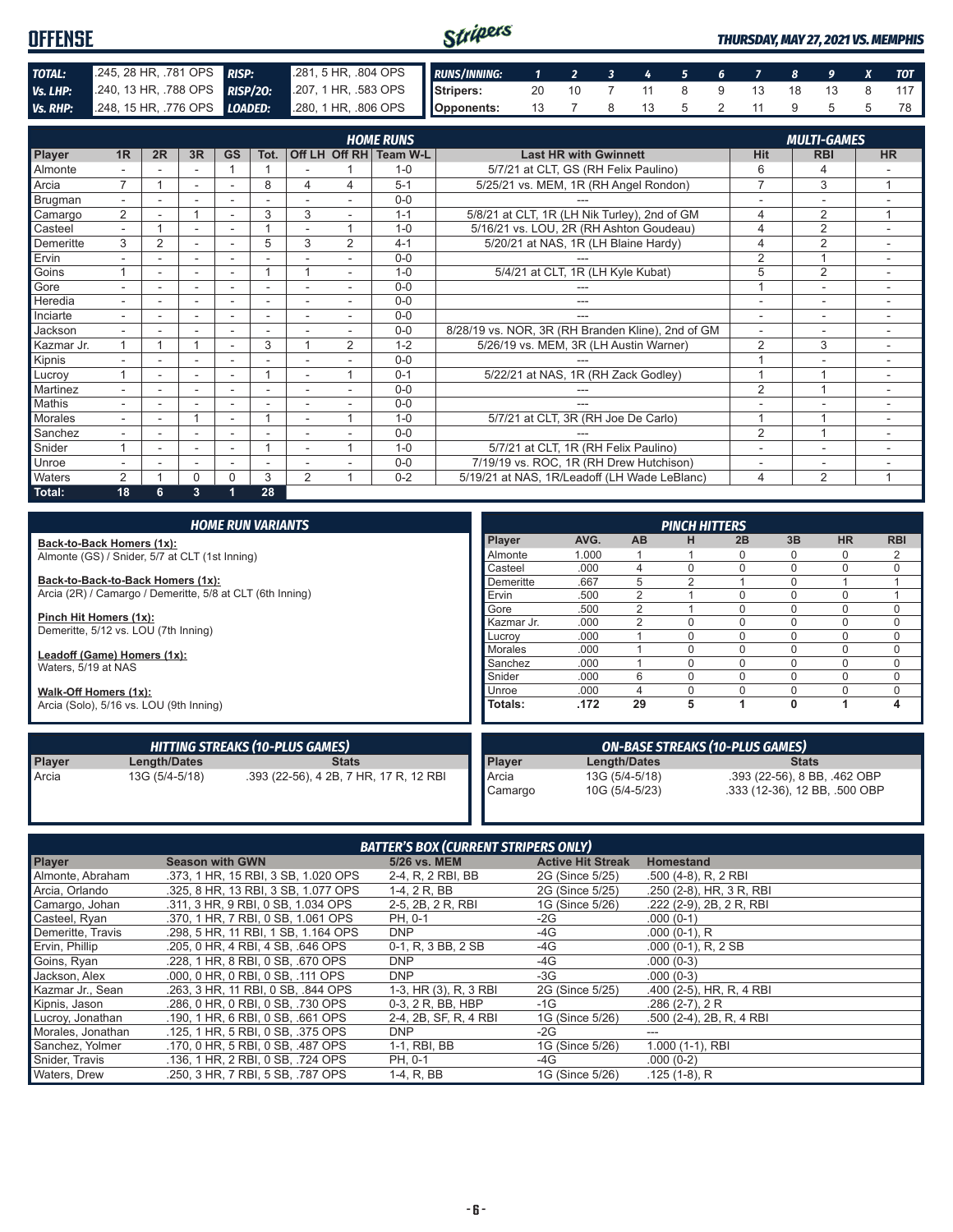# **ABRAHAM ALMONTE - OF - #7**

- **• Leaderboard:** Entering 5/27, leads Triple-A in OBP (.529) ... Also ranks among Triple-A East top 10 in BB (1st, 17), AVG (6th, .373), and RBI (T-9th, 15).
- **• 2021 with GWN:** Plated the go-ahead RBI with a 12th-inning double on 5/4 at CLT, scored eventual decisive run on an error (won 10-9) ... Set a new single-game career high with 6 RBI on 5/7 at CLT (3-for-5, grand slam, 4 R).
- **• Spring Training:** .156, 3 2B, 1 3B, 3 R, 1 RBI, 1 SB, .595 OPS in 17G with Atlanta.
- **• 2020:** Played 7G with San Diego, batting .091 (1-for-11, 1 SB).
- **• Acquired:** MLB FA (10/30/20) ... Outrighted to the Braves Alternate Site on 3/26 ... Originally signed by the New York Yankees as a NDFA (7/2/05).
- **• MLB Career:** .237, 58 2B, 13 3B, 18 HR, 97 RBI, 25 SB in 376G with SEA, SD, CLE, KC, and ARI (2013-20).

### **ORLANDO ARCIA - SS - #13**

- **• Leaderboard:** Entering 5/27, ranks among Triple-A East top 10 in HR (1st, 8), R (T-1st, 20), TB (2nd, 54), XBH (T-3rd, 12), H (T-4th, 26), SLG (5th, .675), and OPS (5th, 1.077).
- **• 2021 with GWN:** Hit safely in each of his first 13G from 5/4-5/18 (.393, 7 HR, 17 R, 12 RBI, 2 SB, 1.301 OPS) ... On 5/9 at CLT, tied GWN's single-game homer record with 3 solo blasts (3-for-4, 4 R, 4 RBI) ... Launched game-winning solo HR (#6) in the 8th on 5/14 vs. LOU ... Blasted walk-off solo HR (#7) in the 9th on 5/16 vs. LOU.
- **• 2021 with MIL:** Was on Milwaukee's Opening Day roster and batted .091 (1-for-11, 1 RBI) in 4G before being traded to Atlanta on 4/6 (sent to Alternate Training Site).
- **• Spring Training:** .191, 4 2B, 4 R, 6 RBI, .517 OPS in 19G with Milwaukee.
- **• 2020:** Spent 59 games with the Brewers, batting .260 (10 2B, 1 3B, 5 HR, 22 R, 20 RBI, 2 SB) ... Played in 2 Postseason games (.143, 1-for-7, 1 HR, 2 RBI).
- **• Acquired:** Via trade with Milwaukee in exchange for RHP Chad Sobotka and RHP Patrick Weigel (4/6/21) ... Originally signed by Milwaukee as a NDFA (10/22/10).
- **• MLB Career:** .244, 69 2B, 7 3B, 42 HR, 180 RBI, 39 SB in 542G with Milwaukee (2016-21) ... Played in the Postseason from 2018-20 (.295, 4 HR, 6 RBI in 13G).

# **JOHAN CAMARGO - INF - #17**

- **• Leaderboard:** Entering 5/27, ranks among Triple-A East top 10 in R(T-4th, 15), OBP (8th, .456) and BB (T-9th, 12).
- **• 2021 with GWN:** Hit safely in each of his first 9G (.364, 2 2B, 3 HR, 13 R, 8 RBI) from 5/4-5/22 ... On 5/8 at CLT, notched his first career multi-homer game (2-for-4, 2 HR, 2 RBI).
- **• Gwinnett Career:** Batting .340 (20 2B, 1 3B, 12 HR, 48 R, 51 RBI, 1 SB, .965 OPS) in 67G with Gwinnett since 2017.
- **• 2021 with ATL:** In 4 stints with the Braves, is 0-for-13 in 11G.
- **• Spring Training:** .186, 2 2B, 1 HR, 4 R, 3 RBI in 18G with Atlanta.
- **• 2020:** Made Braves' Opening Day roster and batted .200 (8 2B, 4 HR, 16 R, 9 RBI) in 35G ... Added to the NLCS roster in place of injured Adam Duvall prior to Game 2 and played in 4G (.250, 2-for-8, 1 2B, 1 RBI).
- **• Acquired:** NDFA (7/2/10) out of Panama City, Panama.
- **• MLB Career:** .258, 68 2B, 4 3B, 34 HR, 144 RBI, 2 SB in 360G with Atlanta (2017- 21) ... Played in 2018 and 2020 Postseasons (.087, 1 2B, 1 RBI in 8G).

### **RYAN CASTEEL - 1B/C - #9**

- **• 2021 with GWN:** Had 6 RBI in a 3G span from 5/15-18, including 5/15 vs. LOU (1 for-2, GW 3-run double, 3 RBI) and 5/16 vs. LOU (1-for-3, HR, 2 RBI).
- **• Spring Training:** Did not play in Atlanta's MLB camp.
- **• 2020:** Was not on the Braves' 60-man player pool ... Did not play.
- **• 2019:** Played 118G with Double-A Mississippi, batting .263 (21 2B, 2 3B, 21 HR, 73 RBI, .811 OPS) ... Ranked 2nd in the Southern League in homers and RBI, 3rd in slugging (.477) ... Was his 2nd career 20-homer season (hit 22 in 2013).
- **• Acquired:** MiLB FA (3/14/21) ... Originally Colorado's 17th-round pick in 2010 out of Cleveland State Community College (Cleveland, TN).

### **TRAVIS DEMERITTE - OF - #12**

- **• Leaderboard:** Entering 5/27, ranks among Triple-A East top 10 in OPS (2nd, 1.164), SLG (3rd, .723), XBH (T-6th, 10), 2B (T-8th, 5), HR (T-9th, 5), and BB (T-9th, 12).
- **• 2021 with GWN:** On 5/4 at CLT, tallied 5 RBI (3-for-6, HR) to set a club Opening Night record ... Homered in 3 straight games (#2-4) from 5/8-5/12, batting .400 (4 for-10, 4 RBI).
- **• Gwinnett Career:** In 113G since 2019, batting .288 (33 2B, 2 3B, 25 HR, 79 R, 84 RBI, 5 SB, .972 OPS) with the Stripers.
- **• Spring Training:** .133, 0 HR, 3 RBI, 1 SB, .467 OPS in 14G with Atlanta ... Outrighted to Gwinnett on 2/21 and signed to a MiLB contract.
- **• 2020:** Hit .172 with 1 2B, 4 RBI in 18G with Detroit ... DFA'd on 2/5/21.
- **• 2019:** Made his Triple-A debut with Gwinnett and was an IL All-Star (.286, 20 HR, 73 RBI, .944 OPS in 96G) ... Has 1 of the 9 20-HR seasons in GWN history ... Traded to Detroit on 7/31, made his MLB debut (.225, 3 HR, 10 RBI in 48G).
- **• Acquired:** Off Waivers from Detroit (2/12/21) ... Originally Texas' 1st-round pick (30th overall) in 2013 out of Winder-Barrow High School (Winder, GA).
- **• MLB Career:** .217, 8 2B, 2 3B, 3 HR, 14 RBI, 3 SB with Detroit (2019-20).

# **PHILLIP ERVIN - OF - #18**

- **• Leaderboard:** Entering 5/27, ranks among Triple-A East top 10 in BB (T-4th, 14). **• Spring Training:** .276, 0 HR, 2 RBI, 1 SB, .647 OPS in 18G with Atlanta ... DFA'd on 3/28, outrighted to the Alternate Training Site on 4/3.
- **• 2020:** Between Cincinnati and Seattle, hit .149 with 3 2B, 4 RBI, 1 SB in 37G ... DFA'd by the Reds (8/28), Mariners (12/16), and Chicago Cubs (2/20/21).
- **• Acquired:** Off waivers from the Chicago Cubs (2/22/21) ... Originally Cincinnati's 1st-round pick (27th overall) in 2013 out of Samford University (Homewood, AL).
- **• MLB Career:** .247, 26 2B, 8 3B, 17 HR, 68 RBI, 15 SB in 237G with CIN, SEA (2017-20) ... Talled 7 of his 8 career triples in 2019 (ranked 7th in NL).

#### **RYAN GOINS - INF - #8**

- **• 2021 with GWN:** Hit Gwinnett's first homer of the season on 5/4 at CLT (opposite field, solo) ... Set season highs for hits (3-for-4) and RBI (3) on 5/12 vs. LOU.
- **• Spring Training:** .391, 2 2B, 0 HR, 5 RBI, 0 SB, .960 OPS in 16G with Atlanta.
- **• 2020:** Played in 14G with the Chicago White Sox, batting .000 (0-for-9, 4 R) ... Spent most of the year at the Alternate Training Site in Schaumburg, IL.
- **• Acquired:** MiLB FA (2/25/21) ... Originally Toronto's 4th-round pick in 2009 out of Dallas Baptist University (Dallas, TX).
- **• MLB Career:** .228, 71 2B, 12 3B, 22 HR, 158 RBI in 555G with TOR, KC, CWS (2013-20) ... Played for TOR in 2015, 2016 Postseason (.146, 1 HR, 5 RBI in 14G).

#### **ALEX JACKSON - C - #56**

- **• MLB Rehab:** Assigned to Gwinnett for rehab by Atlanta on 5/21 ... On the Braves' 10-day injured list since 5/2 (strained left hamstring) ... Is 0-for-8 (6 SO) in 3G.
- **• 2021 with Atlanta:** Made the Braves' Opening Day roster for the first time in his career ... Hit .043 (1-for-23, 2 R) in 10G prior to the injury.
- **• Spring Training:** .194, 2 2B, 2 HR, 8 RBI, .716 OPS in 14G with Atlanta.
- **• 2020:** Spent most of the year at the Alternate Training Site in Gwinnett ... In 5G with Atlanta, batted .286 (2-for-7, 1 2B).
- **• Acquired:** Via trade with Seattle in exchange for RHP Max Povse and RHP Rob Whalen (11/28/16) ... Originally the Mariners' 1st-round pick (6th overall) in 2014 out of Rancho Bernardo High School (San Diego, CA).
- **• MLB Career:** .070, 1 2B, 2 R, 0 RBI in 19G with Atlanta (2019-21).

### **SEAN KAZMAR JR. - INF - #4**

- **• 2021 with GWN:** On 5/25 vs. MEM, lined a walk-off single in the 9th for a 2-1 win ... Hit his 40th career homer with Gwinnett on 5/26 vs. MEM (1-for-3, 3 RBI).
- **• Gwinnett Career:** Batting .268 (630-for-2348, 128 2B, 12 3B, 40 HR, 287 R, 281 RBI, 23 SB) in 680 games over 8 seasons ... Leads Gwinnett in career G, AB, H, TB (902), 2B, R, RBI ... Ranks 2nd in career 3B (12) ... Ranks 4th in career HR (40).
- **• 600 Club:** His 630 hits are 4th-most in Richmond/Gwinnett history (Larry Whisenton leads with 657 hits) ... Is one of 5 players in RICH/GWN history with 600 hits.
- **• 2021 with ATL:** Contract selected on 4/17, has spent 2 stints with Atlanta (4/17- 4/23, 5/4-5/7), going 0-for-2 ... Pinch hit on 4/17 at the Chicago Cubs, marking his first MLB appearance in 4,589 days since 9/23/08 with San Diego ... The last player with a bigger gap between MLB appearances was Ralph Winegarner (13 years, 14 days between 6/23/36 with CLE and 7/7/49 with STL).
- **• Spring Training:** .409, 3 HR, 9 RBI, 0 SB, 1.415 OPS in 25G with Atlanta.
- **• 2020:** Was an NRI to Braves Spring Training, but not on 60-man player pool. **• Acquired:** MiLB FA (12/7/20) ... Originally San Diego's 5th-round pick in 2004 out of the College of Southern Nevada.
- **• MLB Career:** .195, 1 2B, 0 3B, 0 HR, 2 RBI in 22G with San Diego (2008) and Atlanta (2021).

### **JASON KIPNIS - INF - #22**

- **• 2021 with GWN:** Went 2-for-4 in his Stripers debut on 5/25 vs. MEM.
- **• Spring Training:** .241, 1 2B, 1 HR, 2 R, 3 RBI in 12G with Atlanta ... Released on 3/27, re-signed to MiLB deal on 3/29.
- **• 2020:** In his lone season with the Chicago Cubs, hit .237 (8 2B, 1 3B, 3 HR, 16 RBI, 1 SB) in 44G ... Played in 2G during the Postseason (0-for-3, 1 BB, 1 SO) ... Elected Free Agency on 10/28.
- **• Acquired:** MiLB FA (3/29/21) ... Originally Cleveland's 2nd-round pick in 2009 out of Arizona State University (Tempe, AZ).
- **• MLB Career:** .260, 260 2B, 24 3B, 126 HR, 545 RBI, 136 SB in 1,165G with CLE, CHC (2011-20) ... Was 2-time AL All-Star with the Indians (2013, 2015) ... Hit .192 (3 2B, 1 3B, 4 HR, 9 RBI) in 26G during the Postseason with CLE (2013, 2016-18) and CHC (2020).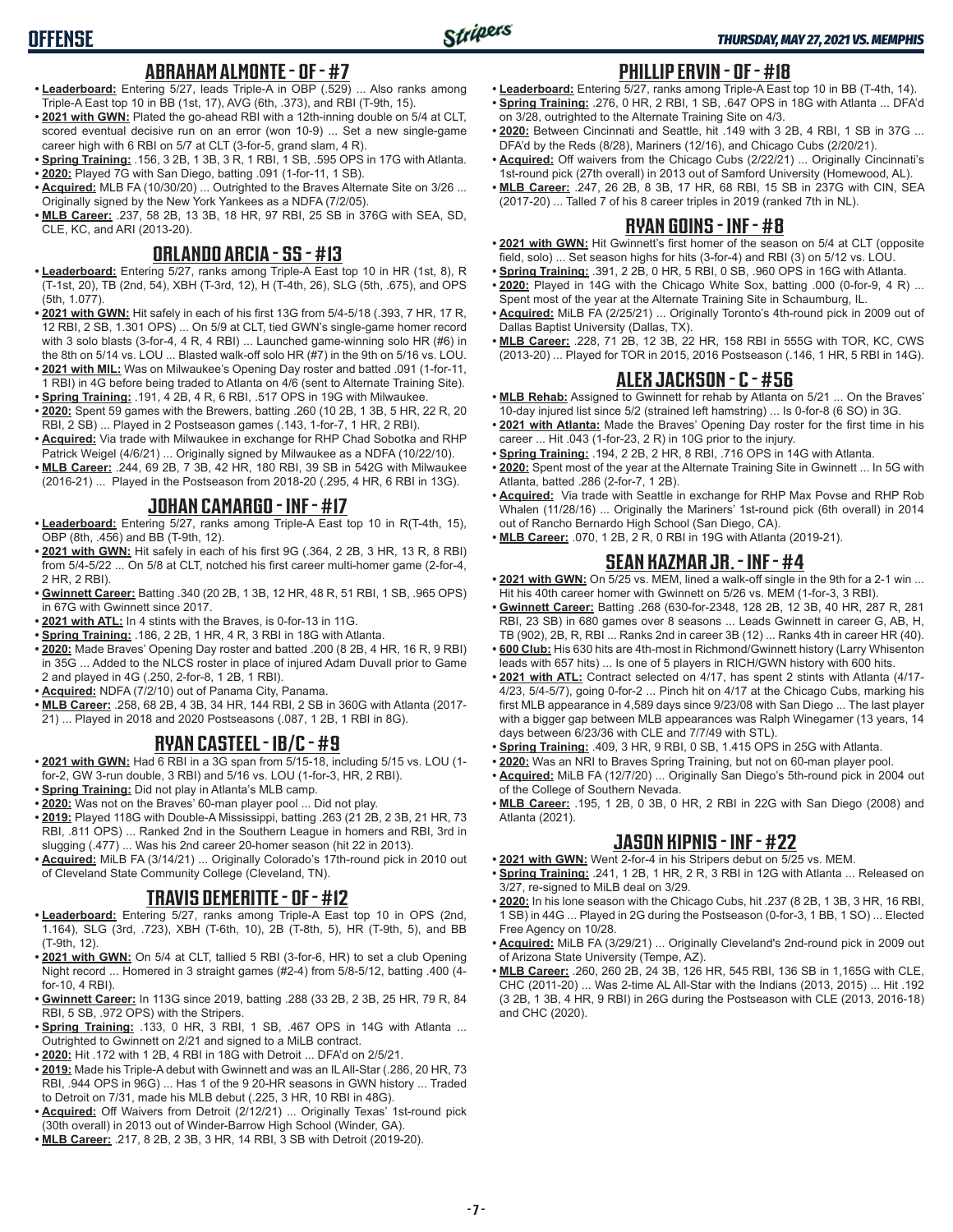# **OFFENSE**

#### **JONATHAN LUCROY - C - #62**

- **• 2021 with GWN:** On 5/26 vs. MEM, went 2-for-4 with a 3-run double and 4 RBI. **• 2021 with WSH:** Signed by Washington on 4/6, played 5G (.357, 5-for-14, 1 2B, 2 RBI) ... DFA'd on 4/12, outrighted and elected free agency on 4/14.
- **Spring Training: .333, 1 2B, 1 R, .867 OPS in 14G with Chicago White Sox ...** Released on 3/30 (had signed a MiLB deal on 2/11).
- **• 2020:** Signed by Boston to a MiLB deal on 2/19 ... Contract selected on 7/17 and played in 1G (7/24 vs. BAL, no AB) ... DFA'd on 7/29, released on 9/15 ... Signed with Philadelphia on 9/15 and joined Alternate Site (no MLB call-up).
- **• Acquired:** MiLB FA (5/17/21) ... Originally Milwaukee's 3rd-round pick in 2007 out of the University of Louisiana-Lafayette.
- **• MLB Career:** .274, 217 2B, 24 3B, 108 HR, 547 RBI, 30 SB in 1,208G with MIL, TEX, COL, OAK, LAA, CHC, BOS, WSH (2010-21) ... 2-time NL All-Star (2014, 2016 with MIL) ... Played in Postseason for MIL (2011), TEX (2016), COL (2017), OAK (2018), batting .235 with 1 HR, 6 RBI in 15G.

#### **JONATHAN MORALES - C - #20**

- **• 2021 with GWN:** Tied his single-game career high with 5 RBI on 5/7 at CLT, going 2-for-6 with a 3-run HR (1) in the 9th.
- **• Spring Training:** .250, 0 HR, 1 RBI, 0 SB, 1.200 OPS in 12G with Atlanta.
- **• 2020:** Spent entire year at Braves Alternate Site in Gwinnett (no MLB debut) ... Played for Caguas of the Puerto Rican Winter League (.394, 3 HR, 9 RBI in 13G), earning PWL Postseason All-Star honors.
- **• 2019:** Hit .240 (13 2B, 2 HR, 27 R, 25 RBI) in 80G between Double-A Mississippi and Gwinnett ... Logged 1 game during the IL Playoffs (0-for-1, BB).
- **• Acquired:** Braves' 25th-round pick in 2015 out of Miami-Dade Community College.

#### **YOLMER SANCHEZ - INF - #2**

- **• 2021 with GWN:** On 5/7 at CLT, went 3-for-5 with 3 runs, 3 RBI and Gwinnett's first triple of the year.
- **• Spring Training:** .190, 0 XBH, 2 RBI, 1 SB, .451 OPS in 15G with Baltimore ... DFA'd on 3/27, released on 3/30.
- **• 2020:** Played 11G with the Chicago White Sox, batting .313 (3 2B, 1 HR, 1 RBI, 1.164 OPS) ... Made his MLB Postseason debut in the ALWCS (1G, no at-bat).
- **• Acquired:** MiLB FA (3/31/21) ... Originally a NDFA with Chi. White Sox (5/29/09).
- **• MLB Career:** .245, 113 2B, 24 3B, 32 HR, 215 RBI, 30 SB in 657G with the Chicago White Sox (2014-20) ... Won an AL Gold Glove in 2019 (.987 FPCT at 2B).

#### **TRAVIS SNIDER - INF/OF - #26**

- **• 2021 with GWN:** Drew 8 walks in his first 3G from 5/5-5/9.
- **• Spring Training:** Did not play in Atlanta's MLB camp.
- **• 2020:** Signed by Miami on 7/24 and reported to the Marlins' Alternate Training Site in Jupiter, FL, but was released on 8/27 and did not reach the Majors.
- **• 2019:** Played for Triple-A Reno in Arizona's system (.294, 22 2B, 4 3B, 11 HR, 41 RBI, 3 SB, .899 OPS in 93G).
- **• Acquired:** MiLB FA (2/26/21) ... Originally Toronto's 1st-round pick (14th overall) in 2006 out of Henry M. Jackson High School (Mill Creek, WA).
- **• MLB Career:** .244, 100 2B, 7 3B, 54 HR, 212 RBI, 22 SB in 630G with TOR, PIT (2008-15) ... Played for PIT in the Postseason from 2013-15 (.250, 1-for-4 in 3G).

#### **DREW WATERS - OF - #11**

- **• Leaderboard:** Entering 5/27, ranks among Triple-A East top 10 in SB (T-9th, 5). **• 2021 with GWN:** On 5/18 at NAS, recorded the first multi-homer game of his career (3-for-5, 2 HR, 3 R, 3 RBI) and became the first Gwinnett player to homer from both
- sides of the plate since Mel Rojas Jr. (7/7/16 at CLT) ... On 5/19 at NAS, fell a triple shy of the cycle in his first 4-hit game at Triple-A (4-for-5, 2B, HR, 2 R, 2 RBI, 2 SB). **• MLB.com Prospect Ranks:** #2 (Braves Top 30), #28 (Top 100 Prospects).
- **• Spring Training:** .500, 1 2B, 0 HR, 2 RBI, 1 SB in 4G with Atlanta.
- **• 2020:** Spent entire year at Braves Alternate Site in Gwinnett (no MLB debut).
- **• 2019:** Hit .309 (40 2B, 9 3B, 7 HR, 80 R, 52 RBI, 16 SB) in 134G with Double-A Mississippi and Gwinnett ... Won Southern League Batting Title (.319, best in MIS history) and Most Valuable Player (1st in MIS history) ... Ranked among MiLB top 5 in doubles (T-3rd, 40) and hits (5th, 163).
- **• Acquired:** Braves' 2nd-round pick in 2017 out of Etowah High School (Woodstock, GA) ... Named Gatorade Georgia Baseball Player of the Year in 2017.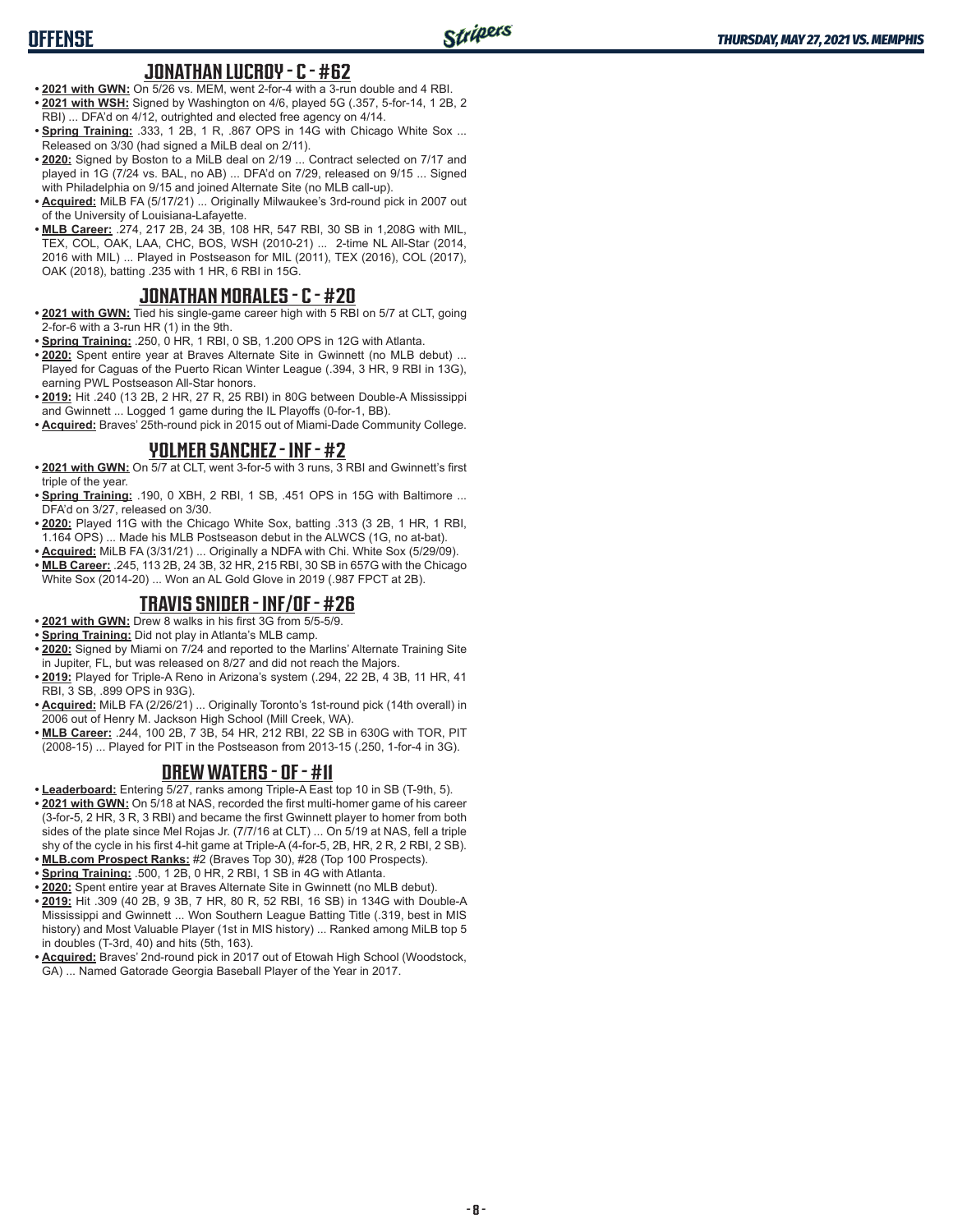# **SEASON SUMMARY**



# **TEAM HIGHS & LOWS**

| <b>OFFENSE:</b>                                                       |  |
|-----------------------------------------------------------------------|--|
|                                                                       |  |
|                                                                       |  |
|                                                                       |  |
|                                                                       |  |
|                                                                       |  |
|                                                                       |  |
|                                                                       |  |
|                                                                       |  |
|                                                                       |  |
|                                                                       |  |
|                                                                       |  |
|                                                                       |  |
|                                                                       |  |
|                                                                       |  |
|                                                                       |  |
|                                                                       |  |
|                                                                       |  |
|                                                                       |  |
| <b>PITCHING:</b>                                                      |  |
|                                                                       |  |
|                                                                       |  |
|                                                                       |  |
| Most Runs Allowed, Inning 4 (2x, last: 7th Inning, 5/18 at Nashville) |  |
|                                                                       |  |
|                                                                       |  |
|                                                                       |  |
|                                                                       |  |
|                                                                       |  |
|                                                                       |  |
|                                                                       |  |
| <b>DEFENSE:</b>                                                       |  |
|                                                                       |  |
|                                                                       |  |

# Most Caught Stealing, Game ...................................... 1 (4x, last: 5/22 at Nashville) **TEAM MISCELLANEOUS**

Most Stolen Bases Allowed, Game ............................. 2 (2x, last: 5/21 at Nashville)

| Long Multi-Game Scoreless Streak 15 Innings (2x, last: 5/23-5/25) |  |
|-------------------------------------------------------------------|--|

#### **INDIVIDUAL HIGHS & LOWS**

| HITT <u>ING</u> (GAME): |  |
|-------------------------|--|
|                         |  |
|                         |  |
|                         |  |
|                         |  |
|                         |  |
|                         |  |
|                         |  |
|                         |  |
|                         |  |
|                         |  |
|                         |  |
|                         |  |
|                         |  |

#### **PITCHING (GAME):**

| Low-Run 9.0 IP CG ………………………………………………………………………………………None |
|---------------------------------------------------------|
|                                                         |

#### **DEFENSE (GAME):**

# **STREAKS**

| OFFENSIVE (LONGEST IN 2021 ONLY): |  |  |  |
|-----------------------------------|--|--|--|
|-----------------------------------|--|--|--|

#### **PITCHING (LONGEST IN 2021 ONLY):**

# **LAST TIME IT HAPPENED (GWINNETT REGULAR-SEASON HISTORY)**

#### **INDIVIDUAL OFFENSE:**

| Homers, Both Sides of Plate  Drew Waters (5/18/21 at Nashville)            |
|----------------------------------------------------------------------------|
|                                                                            |
|                                                                            |
| Back-to-Back-to-Back Homers  Arcia/Camargo/Demeritte (5/8/21 at Charlotte) |
|                                                                            |
|                                                                            |
|                                                                            |
|                                                                            |
|                                                                            |
|                                                                            |
|                                                                            |
|                                                                            |
|                                                                            |
|                                                                            |
|                                                                            |
| Never                                                                      |
|                                                                            |

| 9.0-Inning No-Hitter (Solo)Todd Redmond (5/28/10 at Louisville)                 |  |
|---------------------------------------------------------------------------------|--|
| 9.0-Inning No-Hitter (Comb.)  Wooten/Marksberry/Ramirez (6/30/16 at Louisville) |  |
|                                                                                 |  |
|                                                                                 |  |
| 21 Consecutive Saves Converted Jairo Asencio (9/6/09-8/8/11)                    |  |
| 25.0-Inning Scoreless Streak Stephen Marek, 25.1 IP (6/6/10-8/2/10)             |  |

#### **TEAM OFFENSE:**

| I EAM UFFENSE.             |  |
|----------------------------|--|
|                            |  |
|                            |  |
|                            |  |
|                            |  |
|                            |  |
|                            |  |
|                            |  |
|                            |  |
|                            |  |
|                            |  |
|                            |  |
|                            |  |
|                            |  |
|                            |  |
| <b>TEAM PITCHING:</b>      |  |
|                            |  |
|                            |  |
|                            |  |
|                            |  |
|                            |  |
|                            |  |
|                            |  |
|                            |  |
|                            |  |
| <b>TEAM DEFENSE:</b>       |  |
|                            |  |
|                            |  |
| <b>TEAM MISCELLANEOUS:</b> |  |
|                            |  |

#### **TEAM MISCELLANEOUS:** 18-Run Margin of Victory .......................................... 5/7/21 at Charlotte (Won 19-1) 21-Run Margin of Defeat .........................................7/13/12 at Louisville (Lost 1-22)